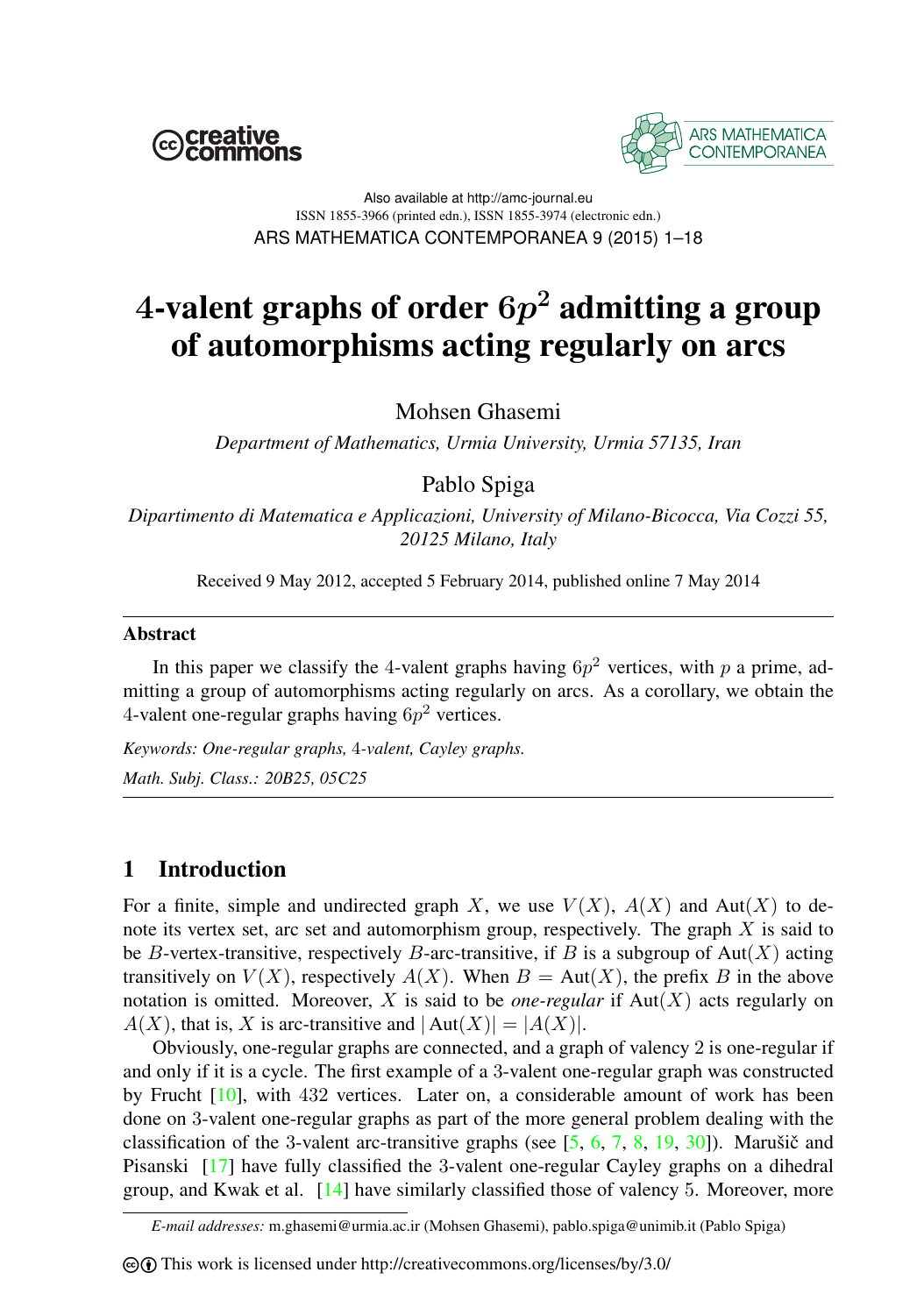recently, Feng and Li [\[9\]](#page-16-8) have classified one-regular graphs of square-free order and of prime valency. Tetravalent one-regular graphs have also received considerable attention (see [\[1,](#page-16-9) [2,](#page-16-10) [15,](#page-16-11) [16,](#page-16-12) [24,](#page-17-1) [25,](#page-17-2) [28,](#page-17-3) [29\]](#page-17-4)).

In this paper we are concerned with the classification of the 4-valent one-regular graphs. We recall that such graphs are already classified when their orders are a prime or the product of two (not necessarily distinct) primes  $[3, 21, 22, 26, 29, 28]$  $[3, 21, 22, 26, 29, 28]$  $[3, 21, 22, 26, 29, 28]$  $[3, 21, 22, 26, 29, 28]$  $[3, 21, 22, 26, 29, 28]$  $[3, 21, 22, 26, 29, 28]$  $[3, 21, 22, 26, 29, 28]$  $[3, 21, 22, 26, 29, 28]$  $[3, 21, 22, 26, 29, 28]$  $[3, 21, 22, 26, 29, 28]$  $[3, 21, 22, 26, 29, 28]$ . Moreover, for p and q primes, the classification of the 4-valent one-regular graphs of order  $4p^2$  or  $2pq$  is given in [\[4,](#page-16-16) [31\]](#page-17-6). In this context we prove the following.

<span id="page-1-0"></span>Theorem 1.1. *Let* p *be a prime and let* X *be a* 4*-valent graph of order* 6p <sup>2</sup> *admitting a group of automorphisms acting regularly on* A(X)*. Then one of the following holds:*

- (i) *X* is isomorphic to  $C(2; 3p^2, 1)$  $C(2; 3p^2, 1)$  $C(2; 3p^2, 1)$ ,  $C^{\pm 1}(p; 6, 2)$ ,  $Y_{p,\pm 1}$ ,  $Y_{p,\pm \sqrt{3}}$ ,  $Z_{p,\pm \sqrt{-1}}$  or  $Z_{p,\pm \sqrt{-3}}$  *(see Section 3 for the definition of these graphs);*
- (ii) X *is a Cayley graph over* G *with connection set* S *where*
	- (a)  $G = \langle x, y | x^p = y^{6p} = [x, y] = 1 \rangle$  and  $S = \{y, y^{-1}, xy, (xy)^{-1}\},$  or

**(b)** 
$$
G = \langle x, y, z \mid x^p = y^{3p} = z^2 = [x, y] = [x, z] = 1, y^z = y^{-1} \rangle
$$
 and  $S = \{xz, x^{-1}z, x^{\varepsilon}yz, x^{-\varepsilon}yz\}$  (here  $\varepsilon^2 \equiv -1 \pmod{p}$  and  $p \equiv 1 \pmod{4}$ ), or

(c)  $G = \langle x, y, z \mid x^{p^2} = y^3 = z^2 = [x, y] = [x, z] = 1, y^z = y^{-1} \rangle$  and  $S =$ {xz, x<sup>−</sup><sup>1</sup> z, xyz, x<sup>−</sup>1yz}*, or*

(d) 
$$
G = \langle x, y, z \mid x^{p^2} = y^3 = z^2 = [x, y] = [x, z] = 1, y^z = y^{-1} \rangle
$$
 and  $S = \{xz, x^{-1}z, x^{\varepsilon}yz, x^{-\varepsilon}yz\}$  (here  $\varepsilon^2 \equiv -1 \pmod{p^2}$ ), or

(e) 
$$
G = \langle x, y, z, t \mid x^p = y^p = z^3 = t^2 = [x, y] = [x, z] = [x, t] = [y, z] = [y, t] = 1, z^t = z^{-1}
$$
 and  $S = \{xt, x^{-1}t, yzt, y^{-1}zt\}$ ;

#### (iii)  $p \in \{2, 3, 5\}$  *and* X *is described in Section* [6](#page-14-0)*.*

The definition of the graphs in part (i) requires a fair amount of notation and terminology, so we do not include their description in this introductory section. Observe that if  $p \le 7$ , then  $|V(X)| = 24, 54, 150$  or 294. Since a complete census of the 4-valent arctransitive graphs of order at most 640 has been recently obtained by Potočnik, Spiga and Verret [\[18,](#page-16-17) [19\]](#page-16-5), for  $p \in \{2, 3, 5, 7\}$ , the 4-valent graphs of order  $6p^2$  admitting a group of automorphisms acting regularly on  $A(X)$  can be downloaded (in magma format) from [\[18\]](#page-16-17).

The proof of Theorem [1.1](#page-1-0) is based on "normal quotient" techniques. This method is very powerful and allows to obtain results like Theorem [1.1](#page-1-0) when the order of the graph has a prime factorization that is not too complicated (the multiplicity and the number of prime factors are both small). However there are two natural limits to this technique. First, as the order of the graph X becomes more complicated, the local properties of the quotient graph  $X_N$  might not be strong enough to be lifted to the graph X we start with (to see a concrete example of this situation see "Case  $X_P = O$ " in the proof of Theorem [1.1\)](#page-1-0). Second, we believe that results like Theorem [1.1](#page-1-0) are useful only when the list of graphs is not too long or too cumbersome to use. Therefore, although some of our arguments apply to graphs having order more complicated than  $6p^2$  we do not pursue this classification here because of the natural complications describing each possible family.

A direct application of Theorem [1.1](#page-1-0) gives the following.

<span id="page-1-1"></span>**Corollary 1.2.** Let p be a prime and let X be a 4-valent one-regular graph X of order  $6p^2$ . *Then one of the following holds:*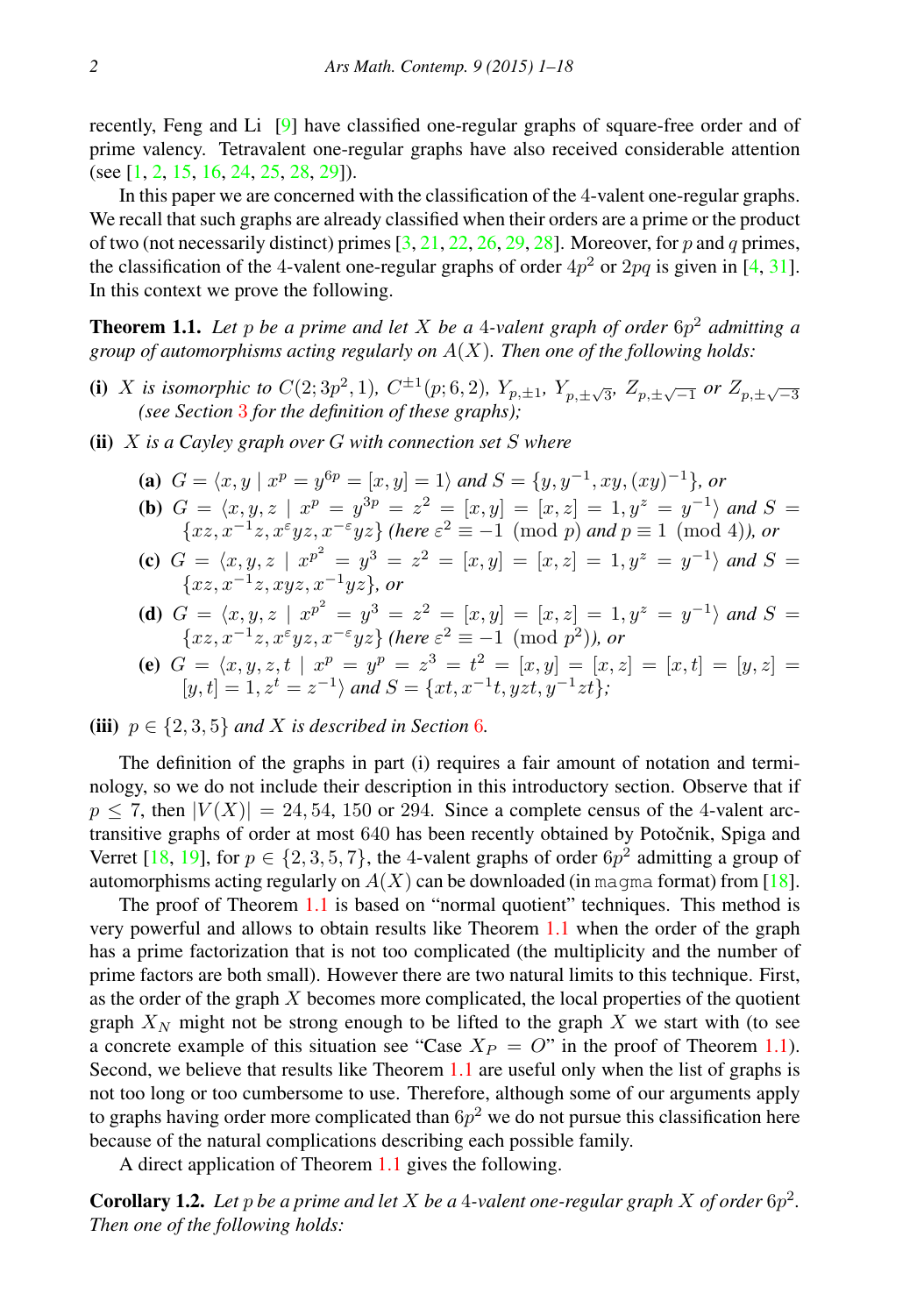- (i) X is isomorphic to  $Y_{p,\pm 1}$ ,  $Y_{p,\pm \sqrt{3}}$  $Y_{p,\pm \sqrt{3}}$  $Y_{p,\pm \sqrt{3}}$ ,  $Z_{p,\pm \sqrt{-1}}$  or  $Z_{p,\pm \sqrt{-3}}$  (see Section 3 for the defini*tion of these graphs);*
- (ii) X *is a Cayley graph over* G *with connection set* S *where*
	- (a)  $G = \langle x, y | x^p = y^{6p} = [x, y] = 1 \rangle$  and  $S = \{y, y^{-1}, xy, (xy)^{-1}\},$  or (**b**)  $G = \langle x, y, z \mid x^p = y^{3p} = z^2 = [x, y] = [x, z] = 1, y^z = y^{-1} \rangle$  and  $S =$
	- ${x,z, x^{-1}z, x^{\varepsilon}yz, x^{-\varepsilon}yz}$  *(here*  $\varepsilon^2 \equiv -1 \pmod{p}$  *and*  $p \equiv 1 \pmod{4}$ *), or* (c)  $G = \langle x, y, z \mid x^{p^2} = y^3 = z^2 = [x, y] = [x, z] = 1, y^z = y^{-1} \rangle$  and {xz, x<sup>−</sup><sup>1</sup> z, xyz, x<sup>−</sup>1yz}*, or*
	- (d)  $G = \langle x, y, z \mid x^{p^2} = y^3 = z^2 = [x, y] = [x, z] = 1, y^z = y^{-1} \rangle$  and  $\{xz, x^{-1}z, x^{\varepsilon}yz, x^{-\varepsilon}yz\}$  (here  $\varepsilon^2 \equiv -1 \pmod{p^2}$ );
- (iii)  $p \in \{2, 3, 5\}$  *and* X *is described in Section* [6](#page-14-0)*.*

Observe that we are not claiming that every graph in Corollary [1.2](#page-1-1) is one-regular.

The structure of the paper is elementary: in Section [2](#page-2-0) we introduce the notation and some basic results that we will need for our proof of Theorem [1.1.](#page-1-0) Then in Sections [3](#page-3-0) and [4](#page-6-0) we present some graphs revelant to our investigation. In Section [5](#page-10-0) we prove Theorem [1.1](#page-1-0) and Corollary [1.2.](#page-1-1) In Section [6](#page-14-0) we give the graphs in part (iii) of Theorem [1.1,](#page-1-0) and in part (iii) of Corollary [1.2.](#page-1-1)

Acknowledgements. A toast to our friend Primož Potočnik for being constructively critical.

# <span id="page-2-0"></span>2 Preliminaries

In this section, we introduce some notations and definitions as well as some preliminary results which will be used later in the paper.

Let X be a connected vertex-transitive graph, and let  $B \leq Aut(X)$  be vertex-transitive on X. Suppose that there is some group N such that  $1 \neq N \leq B$ , and N is intransitive in its action on  $V(X)$ . The *normal quotient*  $X_N$  is the graph whose vertices are the orbits of N on  $V(X)$ , with an edge between two distinct vertices  $v^N$  and  $w^N$  in  $V(X_N)$ , if and only if there is an edge of X between  $v_0$  and  $w_0$ , for some  $v_0 \in v^N$  and some  $w_0 \in w^N$ . Normal quotients were introduced by Praeger in [\[20\]](#page-16-18) and they turned out to be an invaluable tool for the classification of certain families of vertex-transitive graphs. In fact, our proof of Theorem [1.1](#page-1-0) heavily relies on normal quotient techniques.

For a positive integer n, we denote by  $\mathbb{Z}_n$  the cyclic group of order n as well as the ring of integers modulo n, by  $\mathbb{Z}_n^*$  the invertible elements of  $\mathbb{Z}_n$ , by  $D_{2n}$  the dihedral group of order  $2n$ , and by  $C_n$  and  $K_n$  the cycle and the complete graph of order n, respectively. For a group G and a subset S of G with  $1 \notin S$  and  $S = S^{-1}$ , the *Cayley graph* Cay(G, S) on G with connection set S is defined to have vertex set G and edge set  $\{\{g, sg\} \mid g \in G, s \in S\}$ .

For the benefit of the reader, we report here [\[12,](#page-16-19) Theorems 1.1 and 1.2] and [\[11,](#page-16-20) Theorem 1.1], respectively.

<span id="page-2-1"></span>Theorem 2.1 ([\[12,](#page-16-19) Theorem 1.1]). *Let* X *be a connected* B*-arc-transitive* 4*-valent graph,* and let N be a minimal normal p-subgroup of B with orbits on  $V(X)$  of size  $p^s$ . Let K *denote the kernel of the action of* B *on* N *orbits and let* α *be a vertex of* X*. If the quotient*  $X_N$  *is a cycle of length*  $r \geq 3$ *, then one of the following holds:*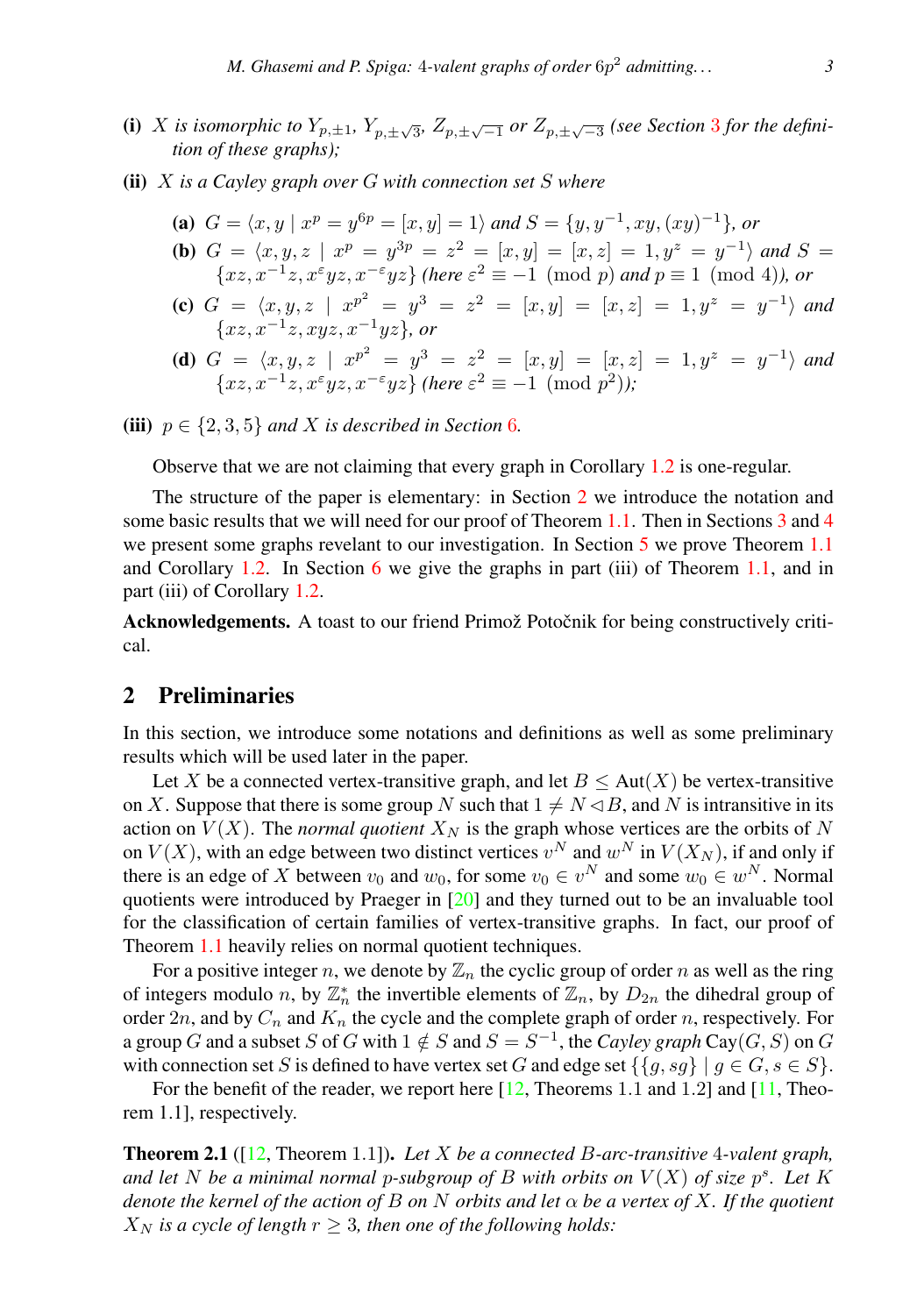- (a)  $p = 2$  *and*  $X = C(2; r, s)$ ;
- (b) p is odd and, if  $|K_{\alpha}| = 2^s$ , then  $X = C^{\pm 1}(p; st, s)$  or  $X = C^{\pm \varepsilon}(p; 2st, s)$  for some  $t \geq 1$ .

<span id="page-3-2"></span>Theorem 2.2 ([\[12,](#page-16-19) Theorem 1.2]). *Let* X *be a connected* B*-arc-transitive* 4*-valent graph,* and let  $N \cong \mathbb{Z}_p^2$  (p an odd prime) be a minimal normal subgroup of  $B$  with orbits on  $V(X)$ *of size* p s *. Let* K *denote the kernel of the action of* B *on* N*-orbits and let* α *be a vertex of* X. If the quotient  $X_N$  is a cycle of length  $r > 3$ , then one of the following holds:

- (a)  $s = 1$  *or* 2,  $K_{\alpha} \cong \mathbb{Z}_2^s$  *and*  $X = C^{\pm 1}(p; st, s)$  *or*  $X = C^{\pm \varepsilon}(p; 2st, s)$  *for some*  $t \ge 1$ *;*
- (b)  $s = 2$ ,  $K_{\alpha} \cong \mathbb{Z}_2$  and  $X = C^{\pm 1}(p; 2t, 2)$ , or X belongs to one of two families *described in [\[12,](#page-16-19) Lemmas* 8.4 *and* 8.7*].*

(The graphs  $C(2; r, s)$ ,  $C^{\pm 1}(p; st, s)$ ,  $C^{\pm \varepsilon}(p; 2st, s)$  and the graphs in [\[12,](#page-16-19) Lemma 8.4] and 8.7] are define in Section [3.](#page-3-0))

<span id="page-3-3"></span>Theorem 2.3 ([\[11,](#page-16-20) Theorem 1.1]). *Let* X *be a connected* 4*-valent* B*-arc-transitive graph. For each normal subgroup* N *of* B*, one of the following holds:*

- (a) *N* is transitive on  $V(X)$ ;
- (b) X *is bipartite and* N *acts transitively on each part of the bipartition;*
- (c) N has  $r > 3$  orbits on  $V(X)$ , the quotient graph  $X_N$  is a cycle of length r, and B *induces the full automorphism group*  $D_{2r}$  *on*  $X_N$ *;*
- (d) N has  $r > 5$  orbits on  $V(X)$ , N acts semiregularly on  $V(X)$ , the quotient graph  $X_N$ *is a connected* 4-valent  $B/N$ -symmetric graph, and X is a B-normal cover of  $X_N$ .

## <span id="page-3-0"></span>3 Some families of graphs

In this section we present some of the graphs relevant to Theorem [1.1](#page-1-0) and Corollary [1.2.](#page-1-1) All of these graphs were introduced in the pivotal paper [\[12\]](#page-16-19) of Gardiner and Praeger. (Here we do not include the description of all the graphs in  $[12]$ , but only those that are closely related to our investigation.)

#### <span id="page-3-4"></span>3.1 The graphs  $C(2; r, 1)$

The graph  $C(2; r, 1)$  is the lexicographic product of a cycle of length r and an edgeless graph on 2 vertices. In other words,  $V(C(2; r, 1)) = \mathbb{Z}_2 \times \mathbb{Z}_r$  with  $(u, i)$  being adjacent to  $(v, j)$  if and only if  $i - j \in \{-1, 1\}.$ 

From [\[12,](#page-16-19) Definition 2.1], it follows that  $C(2; r, 1)$  is not one-regular.

# <span id="page-3-1"></span>3.2 The graphs  $C^{\pm 1}(p; st, s)$

(We will be only interested to the case  $s \in \{1,2\}$ .) The graph  $C^{\pm 1}(p; st, s)$  has vertex set  $\mathbb{Z}_p^s \times \mathbb{Z}_{st}$ . To describe the adjacencies write every vertex of  $C^{\pm 1}(p; st, s)$  as

$$
v = ((x_0, \ldots, x_{i-1}, x_i, x_{i+1}, \ldots, x_{s-1}), ms + i),
$$

with  $x_0, \ldots, x_{s-1} \in \mathbb{Z}_s$ ,  $0 \leq i < s$  and  $0 \leq m < t$ . Then v is adjacent to

$$
((x_0, \ldots, x_{i-1}, x_i \pm 1, x_{i+1}, \ldots, x_{s-1}), ms + i + 1)
$$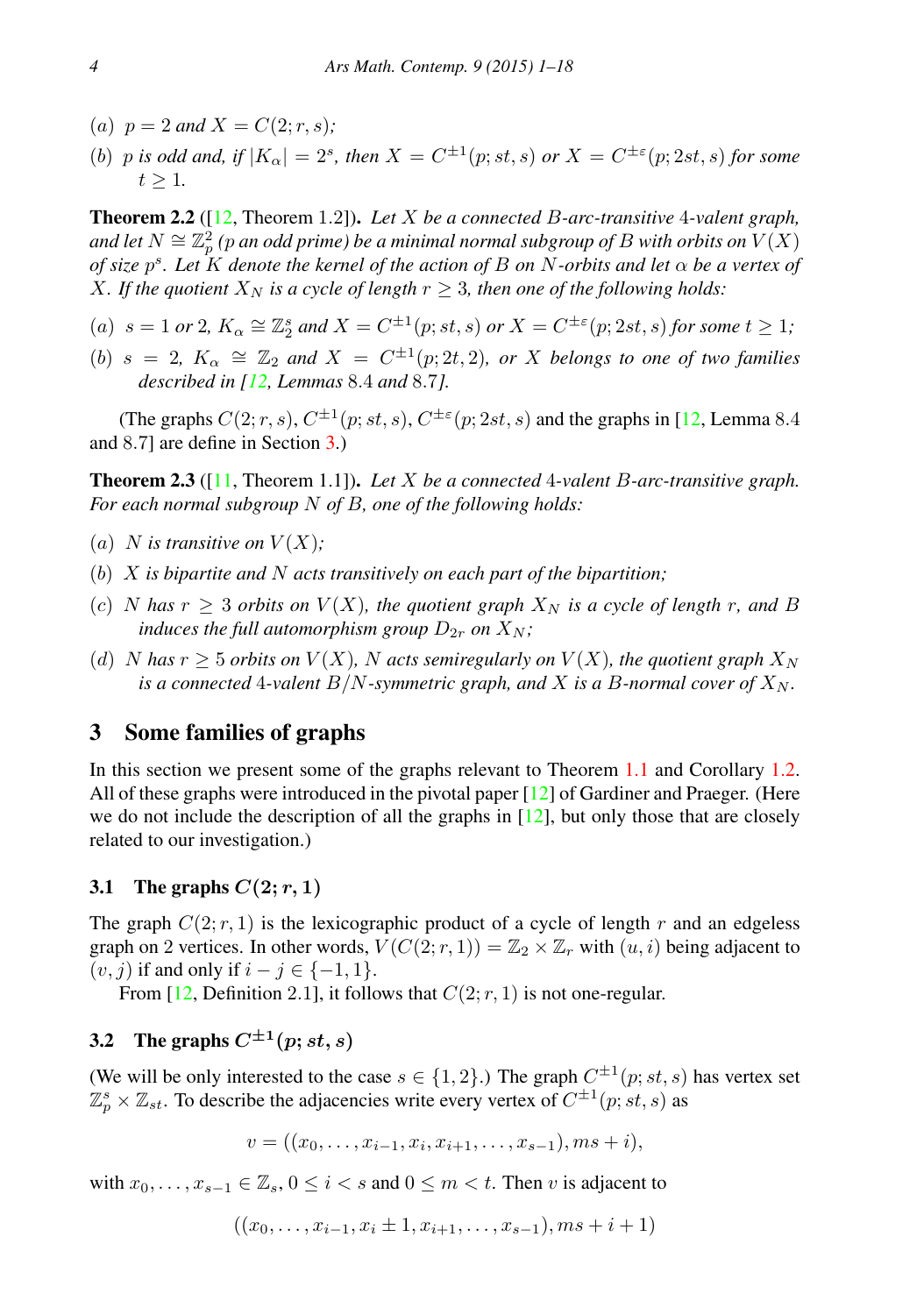and

$$
((x_0,\ldots,x_{i-1}\pm 1,x_i,x_{i+1},\ldots,x_{s-1}),ms+i-1).
$$

The group  $\langle a_0\rangle \times \langle a_1\rangle \times \cdots \times \langle a_{s-1}\rangle \cong \mathbb{Z}_p^s$  acts on  $V(C^{\pm 1}(p; st, s))$  in the natural way, inducing translations on the first s coordinates and leaving the coordinate in  $\mathbb{Z}_{st}$  unchanged. Moreover,  $C^{\pm 1}(p; st, s)$  admits the automorphism  $\sigma$  defined by

$$
((x_0, x_1, \ldots, x_{s-1}), q)^{\sigma} = ((x_{s-1}, x_0, \ldots, x_{s-2}), q+1).
$$

A computation shows that  $C^{\pm 1}(p; st, s)$  is a Cayley graph over  $G = \langle a_0, \ldots, a_{s-1}, \sigma \rangle$ . Observe that when  $s = 1$  we have  $G \cong \mathbb{Z}_p \times \mathbb{Z}_t$ .

From [\[12,](#page-16-19) Definition 2.2], it follows that  $C^{\pm}(p;t,1)$  is a normal Cayley graph over G with connection set  $S = \{a_0\sigma, (a_0\sigma)^{-1}, a_0^{-1}\sigma, (a_0^{-1}\sigma)^{-1}\}\$ , that is,  $C^{\pm 1}(p;t,1) =$ Cay(G, S) and  $G \trianglelefteq \text{Aut}(C^{\pm 1}(p;t,1))$ . Moreover, if  $C^{\pm 1}(p; st, s)$  is one-regular, then  $s=1.$ 

# <span id="page-4-2"></span>3.3 The graphs  $C^{\pm\epsilon}(p; 2st, s)$

We introduce this family only for the case that concerns us, that is,  $s = 1$ . Let p be a prime with  $p \equiv 1 \pmod{4}$  and let  $\varepsilon$  be a square root of  $-1 \pmod{p}$ . The graph  $C^{\pm \varepsilon}(p; 2t, 1)$ has vertex set  $\mathbb{Z}_p \times \mathbb{Z}_{2t}$  and the vertex  $v = (x, m)$  is adjacent to

$$
(x \pm \varepsilon, m-1)
$$
 and  $(x \pm 1, m+1)$  if *m* is even, and  
\n $(x \pm 1, m-1)$  and  $(x \pm \varepsilon, m+1)$  if *m* is odd.

It is easy to check that the mappings  $a, \tau, \sigma$  defined by

$$
(x,m)^a
$$
 =  $(x+1,m)$   
\n $(x,m)^{\tau}$  =  $(x,1-m)$   
\n $(x,m)^{\sigma}$  =  $(\varepsilon x, q+1)$ 

are automorphisms of  $C^{\pm\epsilon}(p; 2t, 1)$ . Furthermore, a computation shows that, when t is odd,  $C^{\pm \varepsilon}(p; 2t, 1)$  is a Cayley graph over  $G = \langle a, \sigma^4, \tau \rangle = \langle a \rangle \times \langle \sigma^4, \tau \rangle \cong \mathbb{Z}_p \times D_{2t}$ .

From [\[12,](#page-16-19) Definition 2.3], it follows that, for t odd,  $C^{\pm\epsilon}(p; 2t, 1)$  is a normal Cayley graph over G with connection set  $S = \{a\tau, (a\tau)^{-1}, a^{\varepsilon}\sigma^{2t+2}\tau, (a^{\varepsilon}\sigma^{2t+2}\tau)^{-1}\}\$ , that is,  $C^{\pm\epsilon}(p;t,1) = \text{Cay}(G, S)$  and  $G \trianglelefteq \text{Aut}(C^{\pm\epsilon}(p; 2t, 1)).$ 

For defining the rest of the graphs we recall the concept of *coset graph*. For a group B, a subgroup H and an element  $b \in B$ , the coset graph  $\text{Cos}(B, H, b)$  is the graph with vertex set the set of right cosets  $B/H = \{Hg \mid g \in B\}$  and edge set  $\{\{Hg, Hbg\} \mid g \in B\}$ . The following proposition is due to Sabidussi [\[23\]](#page-16-21).

<span id="page-4-0"></span>**Proposition 3.1.** Let H be a core-free subgroup of B and let  $b \in B$  with  $B = \langle H, b \rangle$  and  $b^{-1} \in H bH$ . Then  $\Gamma = \text{Cos}(B, H, b)$  is a connected B-arc-transitive graph of valency  $|H: H \cap H^b|$ .

# <span id="page-4-1"></span>3.4 The graphs arising from [\[12,](#page-16-19) Lemma 8.4]:  $Y_{p,\pm 1}$  and  $Y_{p,\pm \sqrt{3}}$

The graphs described in [\[12,](#page-16-19) Section 8 and Lemma 8.4] are very general, here we describe only the graphs relevant to the scope of this article.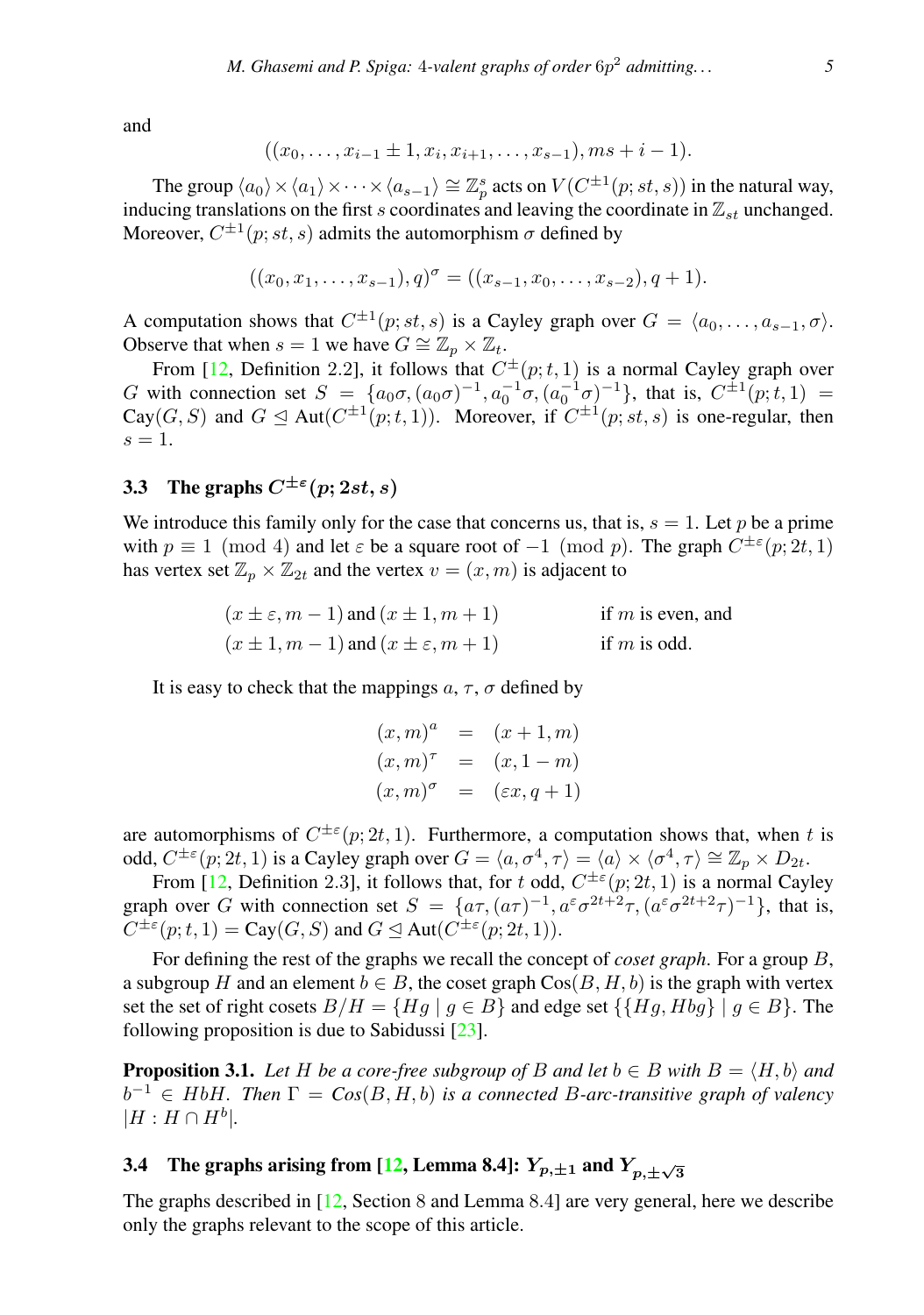Let  $N = \langle a_0, a_1 \rangle$  be an elementary abelian p-group of order  $p^2$  and let K be the group with presentation

$$
K = \langle \sigma, \tau, w \mid \sigma^6 = \tau^2 = w^2 = [\sigma, w] = [\tau, w] = 1, \sigma^{\tau} = \sigma^{-1} \rangle.
$$

Clearly,  $K = \langle \sigma, \tau \rangle \times \langle w \rangle \cong D_{12} \times C_2$ . Fix  $u \in \{-1, 1\}$ . We let K act on N via

$$
\begin{array}{ccccccccc} a^{\sigma}_0 & = & a_1 & a^{\tau}_0 & = & a_1 & a^w_0 & = & a^{-1}_0 \\ a^{\sigma}_1 & = & a^{-1}_0 a^u_1 & a^{\tau}_1 & = & a_0 & a^u_1 & = & a^{-1}_1 \end{array}.
$$

Set  $B_u = N \rtimes K$  and  $H_u = \langle \tau, w \rangle$ . Now the graph  $Y_{p,u}$  is defined as  $Cos(B_u, H_u, \sigma^{-1}a_0)$ . From Proposition [3.1,](#page-4-0) it follows that  $Y_{p,u}$  is a  $B_u$ -arc-transitive graph of valency 4 with  $6p<sup>2</sup>$  vertices and  $B_u$  acts regularly on  $A(Y_{p,u})$ . Moreover, from [\[12,](#page-16-19) Section 8], we have  $Y_{p,1} \cong Y_{p,-1}$ , and for  $p \ge 5$ , we have  $Aut(Y_{p,u}) = B_u$ .

Next we define  $Y_{p,\pm\sqrt{3}}$ . Suppose  $p \ge 5$  and let  $u \in \mathbb{Z}_p$  be a square root of 3 (mod p). (Observe that, from the law of quadratic reciprocity, for this example to exist we need  $p \equiv \pm 1 \mod 12$ .) Let  $N = \langle a_0, a_1 \rangle$  be an elementary abelian p-group of order  $p^2$  and let  $K$  be the group with presentation

$$
K = \langle \sigma, \tau, w \mid \sigma^{12} = \tau^2 = w^2 = [\sigma, w] = [\tau, w] = 1, \sigma^6 = w, \sigma^7 = \sigma^{-1} \rangle.
$$

Clearly,  $K = \langle \sigma, \tau \rangle \cong D_{24}$ . We let K act on N via

$$
\begin{array}{ccccccccc} a^{\sigma}_0 & = & a_1 & & a^{\tau}_0 & = & a_1 & & a^w_0 & = & a^{-1}_0 \\ a^{\sigma}_1 & = & a^{-1}_0 a^u_1 & & a^{\tau}_1 & = & a_0 & & a^w_1 & = & a^{-1}_1 \end{array}.
$$

Set  $B_u = N \rtimes K$  and  $H_u = \langle w, \tau \rangle$ . As for  $Y_{p,\pm 1}$ , the graph  $Y_{p,u}$  is defined by  $\cos(B_u, H_u)$  $\sigma^{-1}a_0$ ). From Proposition [3.1,](#page-4-0) it follows that  $Y_{p,u}$  is a  $B_u$ -arc-transitive graph of valency 4 with  $6p^2$  vertices and  $B_u$  acts regularly on  $A(Y_{p,u})$ . Moreover, from [\[12,](#page-16-19) Section 8], we have  $Y_{p,\sqrt{3}} \cong Y_{p,-\sqrt{3}}$  and  $Aut(Y_{p,u}) = B_u$ .

# <span id="page-5-0"></span>3.5 The graphs arising from [\[12,](#page-16-19) Lemma 8.7]:  $Z_{p,\pm\sqrt{-3}}$  and  $Z_{p,\pm\sqrt{-1}}$

As for Section [3.4,](#page-4-1) the graphs described in [\[12,](#page-16-19) Section 8 and Lemma 8.7] are very general, here we present only the graphs relevant to the scope of this article.

We start by defining  $Z_{p,\pm\sqrt{-3}}$ . Suppose  $p \ge 5$  and let  $u \in \mathbb{Z}_p$  be a square root of  $-3$  $\pmod{p}$ . (Observe that, from the law of quadratic reciprocity, for this example to exist we need  $p \equiv 1 \mod 6$ .) Let  $N = \langle a_0, a_1 \rangle$  be an elementary abelian p-group of order  $p^2$  and let  $K$  be the group with presentation

$$
K = \langle \sigma, \tau, w \mid \sigma^6 = \tau^4 = w^2 = [\sigma, w] = [\tau, w] = 1, \tau^2 = w, \sigma^{\tau} = \tau^2 \sigma^{-1} \rangle.
$$

We let  $K$  act on  $N$  via

$$
\begin{array}{ccccccccc} a^{\sigma}_0 & = & a_1 & & a^{\tau}_0 & = & a_1 & & a^w_0 & = & a^{-1}_0 \\ a^{\sigma}_1 & = & a_0a^u_1 & & a^{\tau}_1 & = & a^{-1}_0 & & a^w_1 & = & a^{-1}_1 \end{array}.
$$

Set  $B_u = N \rtimes K$  and  $H_u = \langle \tau \rangle$ . Now the graph  $Z_{n,u}$  is defined by  $\cos(B_u, H_u, \sigma^{-1}a_0)$ . From Proposition [3.1,](#page-4-0) it follows that  $Z_{p,u}$  is a  $B_u$ -arc-transitive graph of valency 4 with  $6p<sup>2</sup>$  vertices and  $B_u$  acts regularly on  $A(Z_{p,u})$ . Moreover, from [\[12,](#page-16-19) Section 8], we have  $Z_{p,\sqrt{-3}} \cong Z_{p,-\sqrt{-3}}$  and  $\text{Aut}(Z_{p,u}) = B_u$ .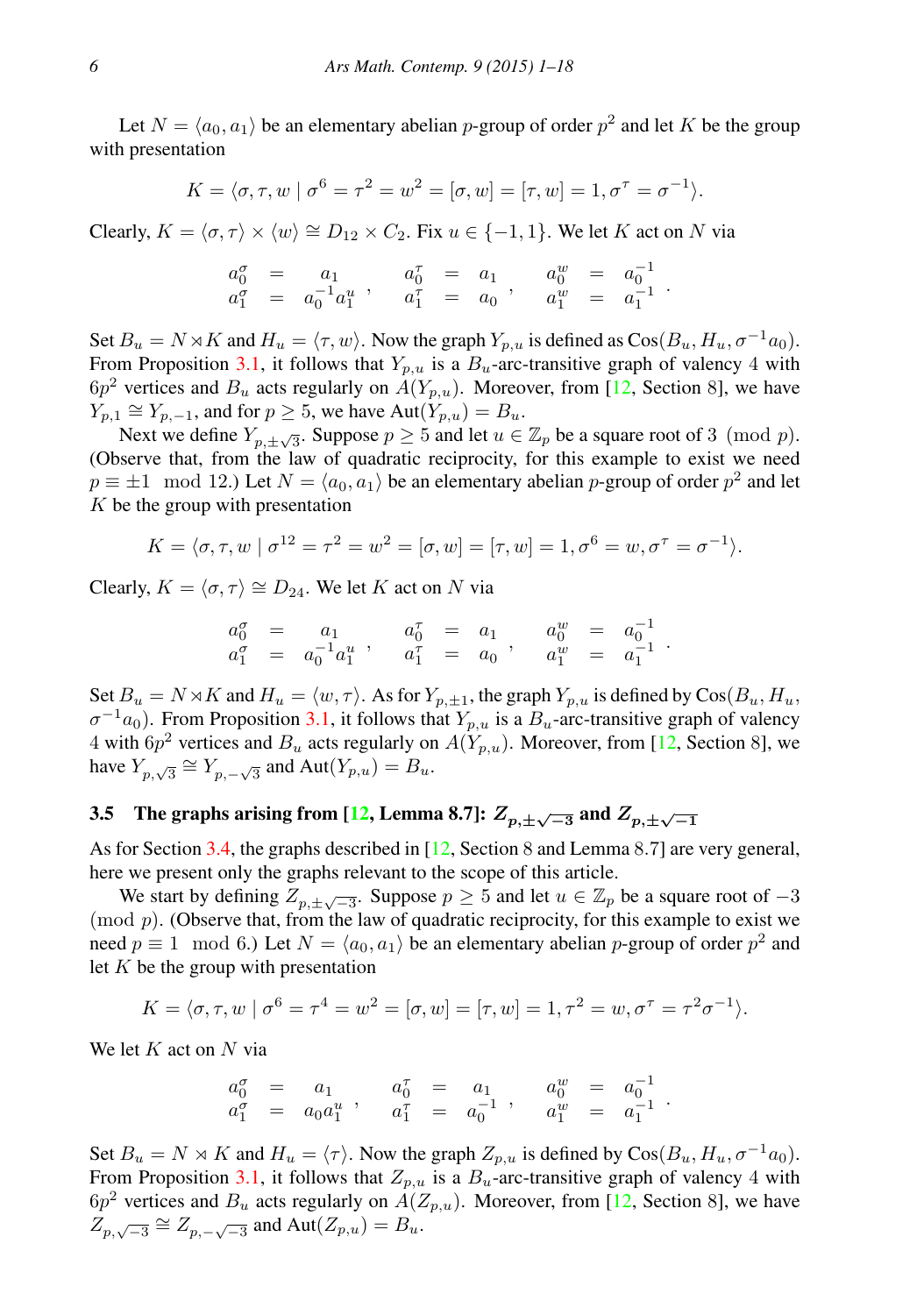Finally, we define  $Z_{p, \pm \sqrt{-1}}$ . Suppose  $p \ge 5$  and let  $u \in \mathbb{Z}_p$  be a square root of  $-1$  $\pmod{p}$ . (Observe that, from the law of quadratic reciprocity, for this example to exist we need  $p \equiv 1 \mod 4$ .) Let  $N = \langle a_0, a_1 \rangle$  be an elementary abelian p-group of order  $p^2$  and let  $K$  be the group with presentation

$$
K = \langle \sigma, \tau, w \mid \sigma^{12} = \tau^4 = w^2 = [\sigma, w] = [\tau, w] = 1, \sigma^6 = \tau^2 = w, \sigma^7 = \sigma^{-1} \rangle.
$$

We let  $K$  act on  $N$  via

$$
\begin{array}{ccccccccc} a^{\sigma}_0 & = & a_1 & & a^{\tau}_0 & = & a_1 & & a^w_0 & = & a^{-1}_0 \\ a^{\sigma}_1 & = & a_0a^u_1 & & a^{\tau}_1 & = & a^{-1}_0 & & a^w_1 & = & a^{-1}_1 \end{array}.
$$

Set  $B_u = N \rtimes K$  and  $H_u = \langle \tau \rangle$ . As for  $Z_{p, \pm \sqrt{-3}}$ , the graph  $Z_{p, u}$  is defined by  $\cos(B_u, H_u, \sigma^{-1}a_0)$ . From Proposition [3.1,](#page-4-0) it follows that  $Z_{n,u}$  is a  $B_u$ -arc-transitive graph of valency  $4$  with  $6p^2$  vertices and  $B_u$  acts regularly on  $A(Z_{p,u})$ . Moreover, from [\[12,](#page-16-19) Section 8], we have  $Z_{p,\sqrt{-1}} \cong Z_{p,-\sqrt{-1}}$  and  $Aut(Z_{p,u}) = B_u$ .

## <span id="page-6-0"></span>4 Graphs for Theorem [1.1](#page-1-0) (ii)

In this section we describe the examples introduced in Theorem [1.1](#page-1-0) (ii) (and their relation to the graphs in Section [3\)](#page-3-0). For simplicity here we assume that  $p \geq 5$ . The graphs described in Sections [4.1](#page-6-1) and [4.6](#page-10-1) were already introduced with much more information and details in [\[28\]](#page-17-3), here we include yet again their construction for making our note self-contained.

#### <span id="page-6-1"></span>4.1 4-Valent normal Cayley graphs over  $\mathbb{Z}_p \times \mathbb{Z}_{6p}$  with  $p \geq 5$  prime

We describe the connected normal 4-valent arc-transitive Cayley graphs over the group  $\mathbb{Z}_p\times \mathbb{Z}_{6p}.$ 

Let  $p$  be a prime and let  $G$  be the group given by generators and relations

$$
G = \langle x, y \mid x^p = y^{6p} = [x, y] = 1 \rangle.
$$

Let S be a subset of G and assume that  $X = \text{Cay}(G, S)$  is connected, normal, 4-valent and arc-transitive. Since X is normal and arc-transitive and since  $G$  is abelian of exponent  $6p$ , we see that S consists of elements of order 6p. Denote by  $S_{6p}$  the elements of G of order 6p. Therefore

$$
S \subseteq \mathcal{S}_{6p} = \{x^a y^b \mid a \in \mathbb{Z}_p, b \in \mathbb{Z}_{6p}^*\}.
$$

It is clear that  $Aut(G)$  acts transitively on  $S_{6p}$  by conjugation. In particular, replacing S by a suitable Aut(G)-conjugate, we may assume that  $y \in S$ . Therefore

$$
S = \{y, y^{-1}, x^u y^v, x^{-u} y^{-v}\},\
$$

for some  $u \in \mathbb{Z}_p^*$  and for some  $v \in \mathbb{Z}_{6p}^*$ .

Let  $B = \{ \varphi \in \text{Aut}(G) \mid y^{\varphi} = y \}.$  Given  $\varphi \in B$ , we have

$$
\varphi\ \ :\ \ \left\{ \begin{array}{ccc} x & \mapsto & x^ay^{6b} \\ y & \mapsto & y \end{array} \right.
$$

with  $a, b \in \mathbb{Z}_p$  and  $a \neq 0$ . Note that every invertible element of  $\mathbb{Z}_{6p}$  is of the form  $1 + 6b$ or  $-1+6b$ , for some  $b \in \mathbb{Z}_p$ . Therefore, we may choose  $a, b \in \mathbb{Z}_p$  with  $(xy)^{\varphi} = x^u y^v$  or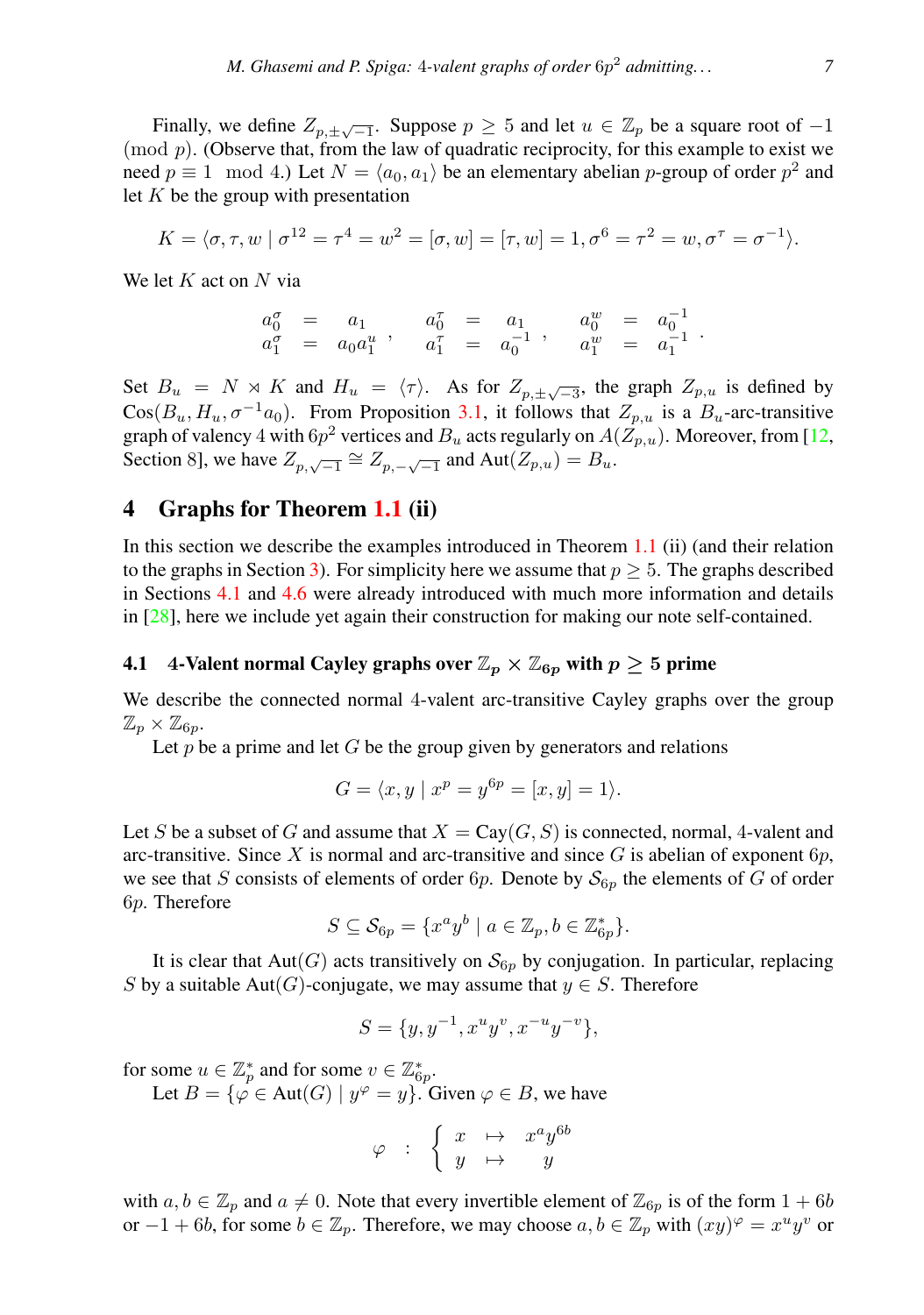$(xy^{-1})^{\varphi} = x^{\mu}y^{\nu}$ . Thus, replacing S by a suitable B-conjugate, we may assume that either  $xy \in S$  or  $xy^{-1} \in S$ , that is,

$$
S = \{y, y^{-1}, xy, x^{-1}y^{-1}\}, \text{ or }
$$
  

$$
S = \{y, y^{-1}, xy^{-1}, x^{-1}y\}.
$$

Let  $\varphi$  be the automorphism of G with  $x^{\varphi} = x$  and  $y^{\varphi} = y^{-1}$ . Clearly,  $\varphi$  maps the first possibility for S onto the second. Therefore, we may assume that

$$
S = \{y, y^{-1}, xy, x^{-1}y^{-1}\}.
$$

The graph X is in Theorem [1.1](#page-1-0) (ii) (a). Also, using  $[12,$  Definition 2.2], we see that X is isomorphic to  $C^{\pm 1}(p;6p,1)$ .

#### <span id="page-7-1"></span>4.2 4-Valent normal Cayley graphs over  $\mathbb{Z}_p \times D_{6p}$  with  $p \geq 5$  prime

We describe the connected normal 4-valent arc-transitive Cayley graphs over the group  $\mathbb{Z}_p\times D_{6p}.$ 

Let p be a prime and let G be the group given by generators and relations

$$
G = \langle x, y, z \mid x^p = y^{3p} = z^2 = [x, y] = [x, z] = 1, y^z = y^{-1} \rangle.
$$

Let S be a subset of G and assume that  $X = Cay(G, S)$  is connected, normal, 4-valent and arc-transitive. Since  $X$  is normal and arc-transitive, every element of  $S$  has the same order. The elements of G of odd order lie in  $\langle x, y \rangle$  and the involutions of G lie in  $\langle y, z \rangle$ . Since X is connected,  $G = \langle S \rangle$  and hence S consists of elements of order 2p. Denote by  $S_{2p}$  the elements of G of order 2p. Therefore

$$
S \subseteq \mathcal{S}_{2p} = \{x^a y^b z \mid b \in \mathbb{Z}_{3p}, a \in \mathbb{Z}_p^*\}.
$$

We now consider the action of the automorphism group  $Aut(G)$  of G on  $S_{2p}$ . Let  $\varphi \in$  Aut(G). Clearly,  $\varphi$  is uniquely determined by the images of x, y and z. By considering the element orders of  $G$ , we need to have

$$
\varphi \quad : \quad \left\{ \begin{array}{ccc} x & \mapsto & x^ay^{3b} \\ y & \mapsto & x^cy^d \\ z & \mapsto & y^ez. \end{array} \right.
$$

Since  $[x, z] = 1$ , the element  $x^{\varphi}$  needs to commute with  $z^{\varphi}$  and so, with a direct computation, we see that  $3b = 0$ . Also, as  $y^z = y^{-1}$ , we have  $(y^\varphi)^{z^\varphi} = (y^\varphi)^{-1}$ , but this happens only for  $c = 0$ . Summing up,

<span id="page-7-0"></span>
$$
\varphi : \begin{cases} x \mapsto x^a & \text{with } a \in \mathbb{Z}_p^* \\ y \mapsto y^d & \text{with } d \in \mathbb{Z}_{3p}^* \\ z \mapsto y^e z. \end{cases}
$$
(4.1)

This shows that all elements of  $S_{2n}$  are Aut(G)-conjugate to xz. Therefore, replacing S by a suitable conjugate under Aut(G), we may assume that  $xz \in S$ . In particular,  $S = \{xz, x^{-1}z, x^u y^v z, x^{-u} y^v z\}$ , for some  $u, v$ . As  $G = \langle S \rangle \leq \langle x, z, y^v \rangle$ , we have that  $v \in \mathbb{Z}_{3p}^*$ .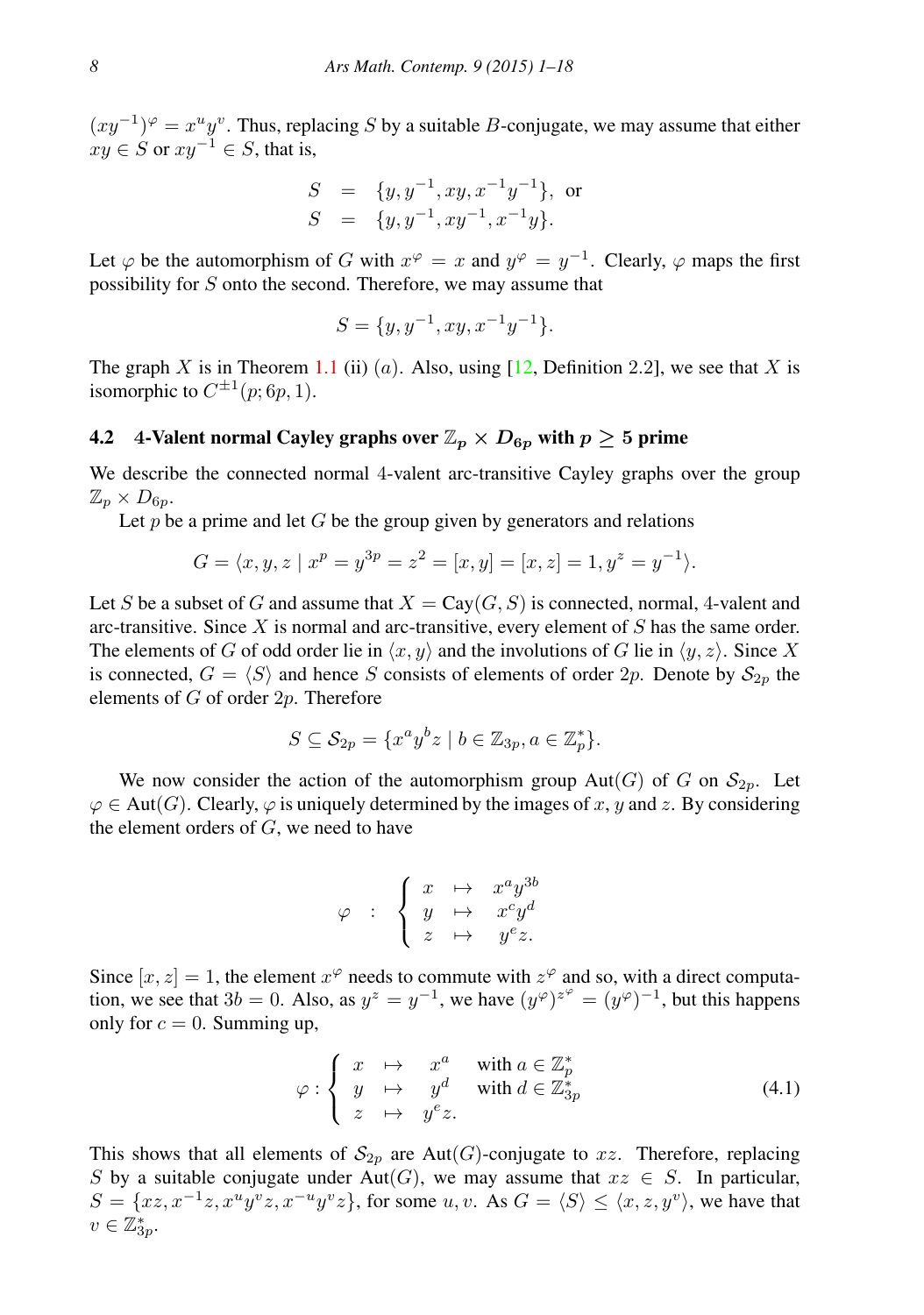Let  $B = \{ \varphi \in Aut(G) \mid (xz)^{\varphi} = xz \}.$  From [\(4.1\)](#page-7-0), we see that  $\psi \in B$  only if  $x^{\psi} = x$ and  $z^{\psi} = z$ . In particular, replacing S by a suitable B-conjugate, we may assume that  $x^u yz \in S$ , that is,  $v = 1$ . Thus  $S = \{xz, x^{-1}z, x^u yz, x^{-u}yz\}$ .

Let  $\varphi \in \text{Aut}(G)$  with  $S^{\varphi} = S$  and  $(xz)^{\varphi} = x^u yz$  (recall that such an automorphism exists because X is a normal arc-transitive Cayley graph over  $G$ ). From [\(4.1\)](#page-7-0), we have  $x^{\varphi} = x^u, z^{\varphi} = yz$  and  $y^{\varphi} = y^d$  (for some d coprime to 3p). Now,  $(x^u yz)^{\varphi} = x^{u^2}y^{d+1}z \in$ S. If  $x^{u^2}y^{d+1}z \in \{x^u yz, x^{-u}yz\}$ , then  $d = 0$ , contradicting the fact that d is coprime to 3p. Therefore  $x^{u^2}y^{d+1}z \in \{xz, x^{-1}z\}$  and  $u^2 = \pm 1$ . Thus we have one of the following two possibilities for  $S$ :

$$
S = \{xz, x^{-1}z, xyz, x^{-1}yz\}, \text{ or}
$$
  
\n
$$
S = \{xz, x^{-1}z, x^{\epsilon}yz, x^{-\epsilon}yz\}, \text{ where } \epsilon^2 = -1
$$

(note that in the second case  $p \equiv 1 \pmod{4}$ ). Now we focus our attention to the first possibility for S. Take

$$
\psi : \left\{ \begin{array}{ccc} x & \mapsto & x \\ y & \mapsto & y^{-1} \\ z & \mapsto & yz. \end{array} \right.
$$

Since  $\psi$  fixes set-wise S, we have  $G \rtimes \langle \psi \rangle \leq Aut(X)$ . We see that

$$
(z\psi)^2 = z\psi z\psi = z(\psi z\psi) = zz^{\psi} = zyz = y^z = y^{-1}
$$

and so  $z\psi$  has order 6p. Moreover  $x^{z\psi} = (x^z)^{\psi} = x^{\psi} = x$  and x commutes with  $z\psi$ . Therefore  $\langle x, z\psi \rangle \cong \mathbb{Z}_p \times \mathbb{Z}_{6p}$ . It is immediate to see that  $\langle x, z\psi \rangle$  acts regularly on the vertices of X and so X is a Cayley graph over  $\mathbb{Z}_p \times \mathbb{Z}_{6p}$ . In particular, from the discussion in Section [4.1](#page-6-1) (or with a direct computation) we obtain that  $X$  is isomorphic to the graph in Theorem [1.1](#page-1-0) (ii)  $(a)$ .

Therefore we may assume that  $p \equiv 1 \pmod{4}$  and that  $S = \{xz, x^{-1}z, x^{\epsilon}yz, x^{-\epsilon}yz\}$ where  $\varepsilon^2 = -1$ . The graph X is in Theorem [1.1](#page-1-0) (ii) (b). Also, using [\[12,](#page-16-19) Definition 2.3] (or Section [3.3\)](#page-4-2), we see that X is isomorphic to  $C^{\pm\epsilon}(p;6p,1)$ .

# <span id="page-8-0"></span>4.3 4-Valent normal Cayley graphs over  $\mathbb{Z}_p\times \mathbb{Z}_p\times D_6$  with  $p\geq 5$  prime

We proceed as in the previous two examples. Let p be a prime and let G be the group given by generators and relations

$$
G = \langle x, y, z, t \mid x^p = y^p = z^3 = t^2 = [x, y] = [x, z] = [x, t] = [y, z] = [y, t] = 1,
$$
  

$$
z^t = z^{-1}.
$$

Let S be a subset of G and assume that  $X = Cay(G, S)$  is connected, normal, 4-valent and arc-transitive. As the elements of G of odd order lie in  $\langle x, y, z \rangle$  and the involutions of G lie in  $\langle z, t \rangle$ , we must have that S consists of elements of order  $2p$ . Since  $\langle x, y \rangle$  and  $\langle z, t \rangle$  are characteristic subgroups of G, we have Aut(G) ≅ Aut $(\langle x, y \rangle) \times$  Aut $(\langle z, t \rangle)$  ≅  $GL_2(p) \times D_6$ . It follows easily from this description of Aut(G) and the connectivity of X that we may assume that

$$
S = \{xt, x^{-1}t, yzt, y^{-1}zt\}.
$$

Thus we obtain the graphs in Theorem [1.1](#page-1-0) (ii)  $(e)$ .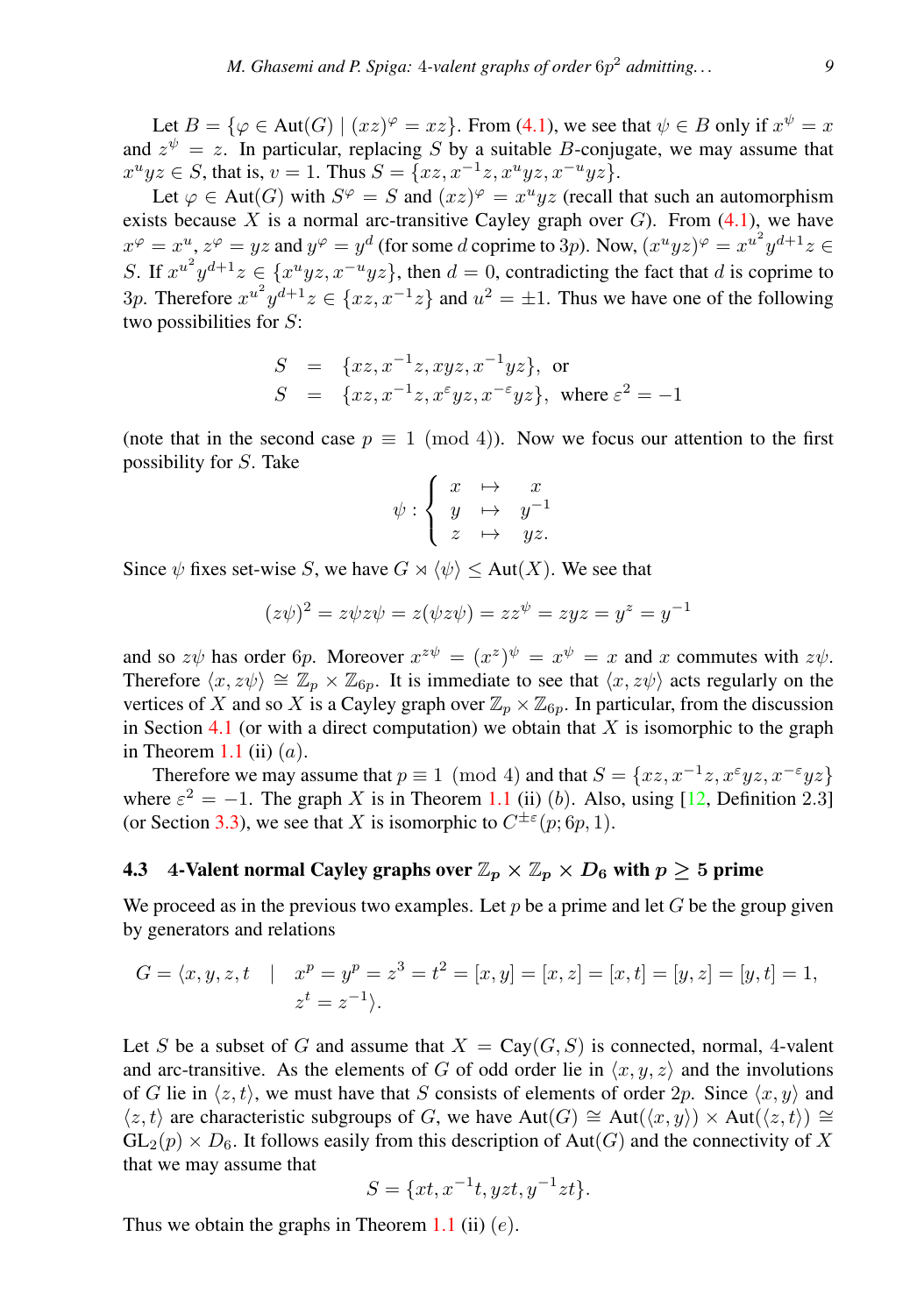We show that  $X$  is not one-regular and hence it is not relevant for Corollary [1.2.](#page-1-1) Take

$$
\psi : \left\{ \begin{array}{ccc} x & \mapsto & x^{-1} \\ y & \mapsto & y \\ z & \mapsto & z \\ t & \mapsto & t. \end{array} \right.
$$

Clearly,  $\psi$  defines an automorphism of G that fixes set-wise S. Since  $\psi$  fixes the neighbour yzt of 1 and maps xt to  $x^{-1}t$ , we see that  $Aut(X)$  is not regular on  $A(X)$ .

## <span id="page-9-0"></span>4.4 4-Valent normal Cayley graphs over  $\mathbb{Z}_{3p} \times D_{2p}$  with  $p \geq 5$  prime

Let  $G$  be the group given by generators and relations

$$
G = \langle x, y, z \mid x^{3p} = y^p = z^2 = [x, y] = [x, z] = 1, y^z = y^{-1} \rangle.
$$

Let S be a subset of G and assume that  $X = \text{Cay}(G, S)$  is connected, normal, 4-valent and arc-transitive. As the elements of G of odd order lie in  $\langle x, y \rangle$ , the involutions of G lie in  $\langle y, z \rangle$  and the elements of order  $2p$  lie in  $\langle x^3, y, z \rangle$ , we must have that S consists of elements of order 6p. Denote by  $S_{6p}$  the elements of G of order 6p. Therefore

$$
S \subseteq \mathcal{S}_{6p} = \{x^a y^b z \mid a \in \mathbb{Z}_{3p}^*, b \in \mathbb{Z}_p\}.
$$

Arguing as in the previous examples, we see that  $Aut(G)$  acts transitively on  $S_{6p}$  and hence we may assume that  $xz \in S$ . In particular,

$$
S = \{xz, x^{-1}z, x^uy^vz, x^{-u}y^vz\},\
$$

for some  $u \in \mathbb{Z}_{3p}^*$  and some  $v \in \mathbb{Z}_p^*$ .

Let  $B = \{ \varphi \in \text{Aut}(G) \mid (xz)^{\varphi} = xz \}.$  Clearly, if  $(xz)^{\varphi} = xz$ , then  $x^{\varphi} = x$  and  $z^{\varphi} = z$  because  $z = (xz)^{3p}$  and  $x^2 = (xz)^2$ . Using this observation, it is easy to see that the elements  $\varphi \in B$  are of the form

$$
\varphi : \left\{ \begin{array}{ccc} x & \mapsto & x \\ y & \mapsto & x^{3a}y^b \\ z & \mapsto & z, \end{array} \right.
$$

for some  $a, b \in \mathbb{Z}_p$  with  $b \neq 0$ . Therefore, we may choose a and b with  $(x^u y^v z)^{\varphi} = xyz$ or  $(x^u y^v z)^{\varphi} = x^{-1} yz$ . Therefore (as usual), replacing S by a suitable B-conjugate, we may assume that

$$
S = \{xz, x^{-1}z, xyz, x^{-1}yz\}.
$$

Take

$$
\psi : \left\{ \begin{array}{ccc} x & \mapsto & x \\ y & \mapsto & y^{-1} \\ z & \mapsto & yz. \end{array} \right.
$$

Clearly,  $\psi$  defines an automorphism of G. Since  $\psi$  fixes set-wise S, we have  $G \rtimes \langle \psi \rangle$  < Aut $(X)$ . We see that

$$
(z\psi)^2 = z\psi z\psi = z(\psi z\psi) = zz^{\psi} = zyz = y^z = y^{-1}
$$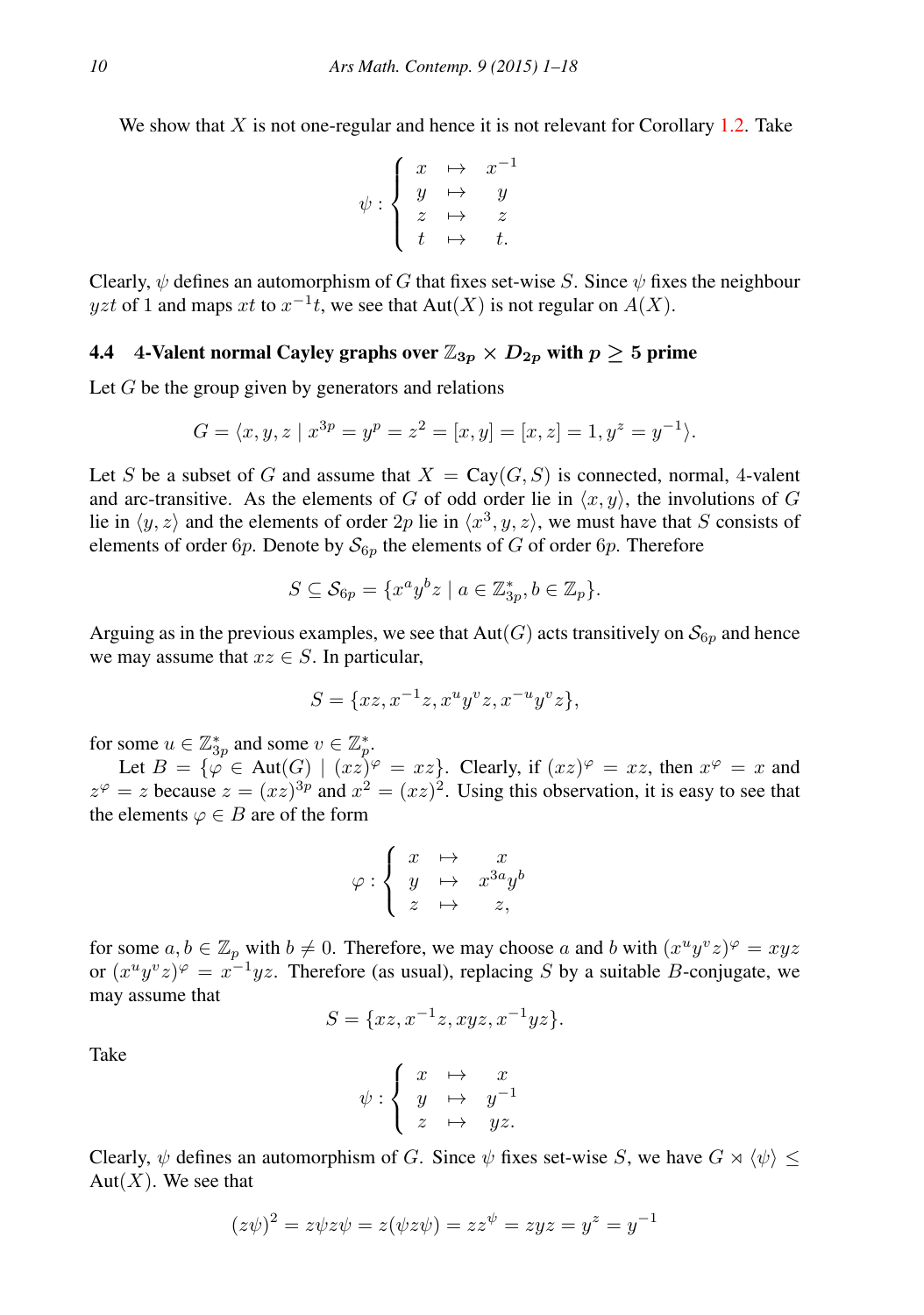and so  $z\psi$  has order 2p. Moreover  $x^{z\psi} = (x^z)^{\psi} = x^{\psi} = x$  and x commutes with z $\psi$ . Therefore  $\langle x, z\psi \rangle \cong \mathbb{Z}_{3p} \times \mathbb{Z}_{2p} \cong \mathbb{Z}_p \times \mathbb{Z}_{6p}$ . It is immediate to see that  $\langle x, z\psi \rangle$  acts regularly on the vertices of X and so X is a Cayley graph over  $\mathbb{Z}_p\times\mathbb{Z}_{6p}$ . In particular, from the discussion in Section [4.1](#page-6-1) (or with a direct computation) we obtain that  $X$  is isomorphic to the graph in Theorem  $1.1$  (ii) (a).

#### <span id="page-10-3"></span>4.5 4-Valent normal Cayley graphs over  $\mathbb{Z}_{p^2} \times D_6$  with  $p \geq 5$  prime

Let  $G$  be the group given by generators and relations

$$
G = \langle x, y, z \mid x^{p^2} = y^3 = z^2 = [x, y] = [x, z] = 1, y^z = y^{-1} \rangle.
$$

Let S be a subset of G and assume that  $X = \text{Cav}(G, S)$  is connected, normal, 4-valent and arc-transitive. A moment's thought gives that S consists of elements of order  $2p^2$ . Denote by  $\mathcal{S}_{2p^2}$  the elements of  $G$  of order  $2p^2$ . Therefore

$$
S \subseteq \mathcal{S}_{2p^2} = \{x^a y^b z \mid a \in \mathbb{Z}_{p^2}^*, b \in \mathbb{Z}_3\}.
$$

Since  $\langle x \rangle$  and  $\langle y, z \rangle$  are characteristic subgroups of G, we have Aut(G) = Aut( $\langle x \rangle$ )  $\times$ Aut $(\langle y, z \rangle) \cong \mathbb{Z}_{p^2}^* \times D_6$  and Aut $(G)$  acts transitively on  $\mathcal{S}_{2p^2}$ . Hence we may assume that  $xz \in S$ . In particular,  $S = \{xz, x^{-1}z, x^uy^vz, x^{-u}y^vz\}$ , for some  $u \in \mathbb{Z}_{p^2}^*$  and some  $v \in \mathbb{Z}_{3}^{*}$ . Replacing S by a suitable Aut(G)-conjugate, we may assume that  $v = 1$ , that is,

$$
S = \{xz, x^{-1}z, x^u yz, x^{-u} yz\}.
$$

Let  $\varphi \in \text{Aut}(G)$  with  $S^{\varphi} = S$  and  $(xz)^{\varphi} = x^u yz$  (recall that such an automorphism exists because  $X$  is a normal arc-transitive Cayley graph over  $G$ ). From the description of Aut(G), we have  $x^{\varphi} = x^u$  and  $z^{\varphi} = yz$  and  $y^{\varphi} = y^d$  (for some  $d \in \mathbb{Z}_3^*$ ). Now,  $(x^u yz)^\varphi = x^{u^2}y^{d+1}z \in S$ . As  $d \neq 0$ , we obtain  $d = -1$  and  $u^2 = \pm 1$ . Thus we have one of the following two possibilities for  $S$ :

$$
S = \{xz, x^{-1}z, xyz, x^{-1}yz\}, \text{ or}
$$
  
\n
$$
S = \{xz, x^{-1}z, x^{\epsilon}yz, x^{-\epsilon}yz\}, \text{ where } \epsilon^2 = -1
$$

(note that in the second case  $p \equiv 1 \pmod{4}$ ). In particular, we obtain that X is isomorphic to the graph in Theorem  $1.1$  (ii) (c) or (d).

#### <span id="page-10-1"></span>4.6 4-Valent normal Cayley graphs over  $\mathbb{Z}_{p^2}\times \mathbb{Z}_6$  with  $p\geq 5$

This case is by far the easiest to deal with and we leave it to the conscious reader. There is only one graph arising, namely the graph in Theorem [1.1](#page-1-0) (ii) (c).

## <span id="page-10-0"></span>5 Proof of Theorem [1.1](#page-1-0) and Corollary [1.2](#page-1-1)

We start with some technical preliminary lemmas that will be useful in the proof of Theorem [1.1.](#page-1-0)

<span id="page-10-2"></span>**Lemma 5.1.** Let p be a prime with  $p \geq 5$  and let N be a normal subgroup of G with  $|N| = p$  and  $G/N \cong \mathbb{Z}_p \times \mathbb{Z}_6$  or  $G/N \cong \mathbb{Z}_p \times D_6$ *. Then* G is isomorphic to one of the *following groups*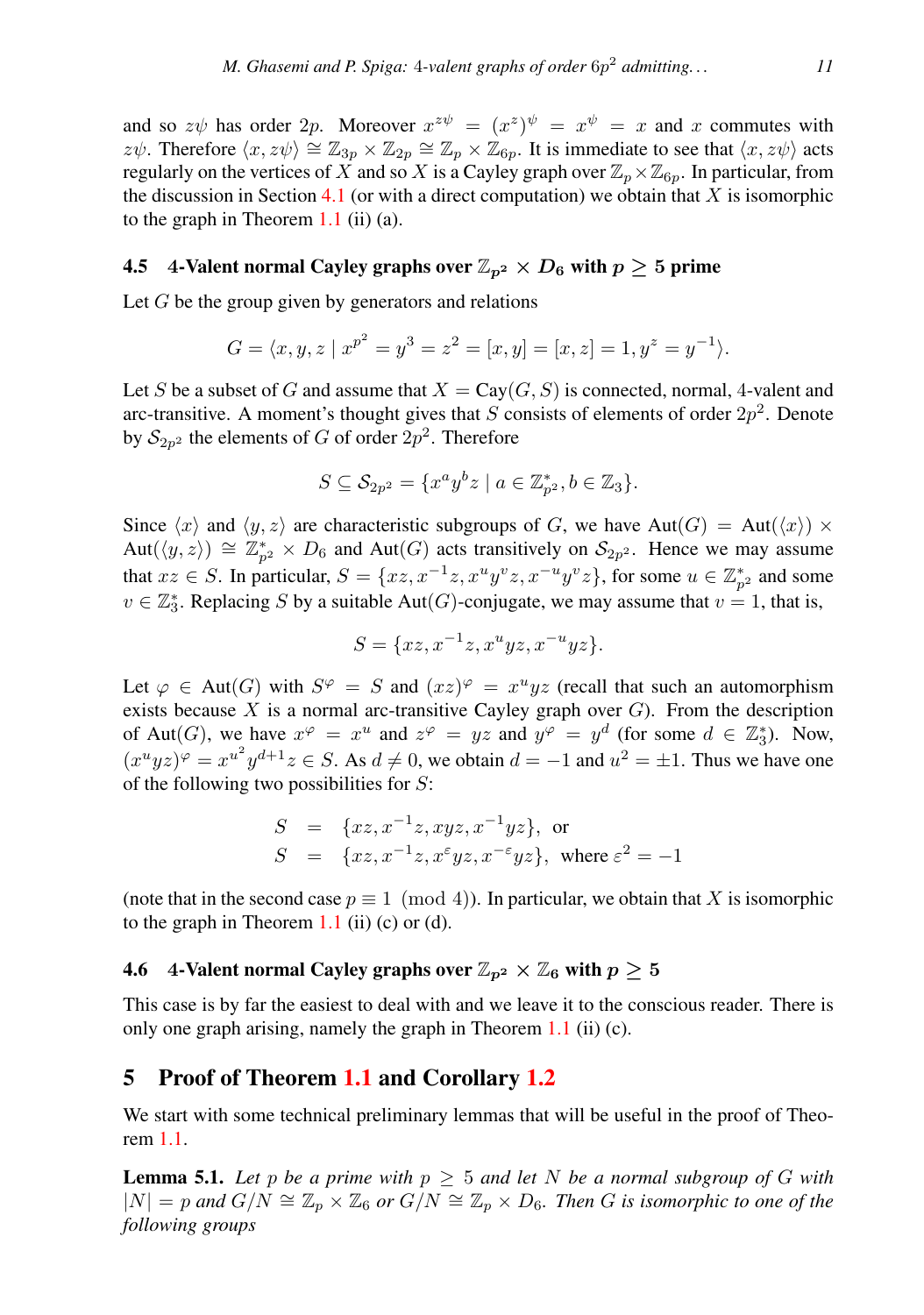(i)  $\mathbb{Z}_{n^2} \times \mathbb{Z}_6$  or  $\mathbb{Z}_{n^2} \times D_6$ ; or (ii)  $\mathbb{Z}_p \times (\mathbb{Z}_p \rtimes \mathbb{Z}_6)$  *or*  $\mathbb{Z}_p \times (\mathbb{Z}_p \rtimes D_6)$ *.* 

*Proof.* Let P be a Sylow p-subgroup of G. Since G is soluble, G contains a subgroup  $Q$ with  $|Q| = 6$ . As  $G/N \cong \mathbb{Z}_p \times \mathbb{Z}_6$  or  $G/N \cong \mathbb{Z}_p \times D_6$ , we have that  $QN/N \cong Q$  (that is,  $Q \cong \mathbb{Z}_6$  or  $Q \cong D_6$ ) and that Q centralizes P/N. If P is cyclic, then Q centralizes P by [\[13,](#page-16-22) Theorem 1.4]. So  $G = P \times Q$  and part (i) follows.

Suppose that P is an elementary abelian p-group. The action of Q by conjugation on P endows P of a structure of an  $\mathbb{Z}_pQ$ -module. As Q has order coprime to p, the  $\mathbb{Z}_pQ$ -module N is completely reducible, that is,  $P = N \times N'$ , for some normal subgroup N' of G of size p. As Q centralizes  $P/N$ , we see that Q centralizes N'. Thus  $G = N' \times (N \rtimes Q)$  and part (ii) follows. □

<span id="page-11-0"></span>**Lemma 5.2.** Let p be a prime with  $p \ge 7$  and let X be a connected normal 4-valent arc*transitive Cayley graph over one of the groups* G *in Lemma* [5](#page-10-2).1 *(ii). Let* P *be a Sylow* p-subgroup of G. Assume that  $P \triangleleft G$  and that  $X_P = C_6$ . Then either  $G \cong \mathbb{Z}_p \times \mathbb{Z}_{6p}$ , or  $G \cong \mathbb{Z}_{3p} \times D_{2p}$ , or  $G \cong \mathbb{Z}_p \times D_{6p}$ , or  $G \cong \mathbb{Z}_p \times \mathbb{Z}_p \times D_{6}$ .

*Proof.* From Lemma [5.1](#page-10-2) (ii), we have  $G = \langle x \rangle \times (\langle y \rangle \rtimes \langle z, t \rangle)$  with  $\langle x, y \rangle \cong \mathbb{Z}_p \times \mathbb{Z}_p$ ,  $|z| = 3$  and  $|t| = 2$ . Moreover,  $[z, t] = 1$  if  $G \cong \mathbb{Z}_p \times (\mathbb{Z}_p \rtimes \mathbb{Z}_6)$  and  $z^t = z^{-1}$  if  $G \cong \mathbb{Z}_p \times (\mathbb{Z}_p \rtimes D_6)$ . If z centralizes y, then  $G = \langle x \rangle \times (\langle yz \rangle \rtimes \langle t \rangle)$ . In particular,  $G \cong \mathbb{Z}_p \times \mathbb{Z}_{6p}$  if t centralizes both y and z,  $G \cong \mathbb{Z}_p \times D_{6p}$  if t inverts both y and z,  $G \cong \mathbb{Z}_{3p} \times D_{2p}$  if t centralizes z and inverts y, and  $G \cong \mathbb{Z}_p \times \mathbb{Z}_p \times D_6$  if t inverts z and centralizes y. In remains to consider the case that  $z$  does not centralize y. We show that this case actually does not arise (here we use the fact that  $G$  admits a normal Cayley graph).

Note that the automorphism group of  $\mathbb{Z}_p$  is cyclic and hence  $D_6$  cannot act faithfully as a group of automorphisms on  $\mathbb{Z}_p$ . Since we are assuming that z does not centralize y, we must have that  $G \cong \mathbb{Z}_p \times (\mathbb{Z}_p \rtimes \mathbb{Z}_6)$ , that is,  $[z, t] = 1$ . Let S be a subset of G with  $X = Cay(G, S)$ . Write  $A = Aut(X)$ . Since  $\langle x \rangle$  is a characteristic subgroup of G and since  $G \triangleleft A$ , we obtain that  $\langle x \rangle \triangleleft A$  and  $Y = X_{\langle x \rangle}$  is a normal quotient having  $6p$  vertices. In particular, Y has valency 2 or 4. Let K be the kernel of the action of A on  $V(Y)$  and assume that Y is a cycle. In particular,  $A/K \cong D_{12p}$ . Now  $D_{12p}$  contains exactly two regular subgroups, one isomorphic to  $\mathbb{Z}_{6p}$  and the other to  $D_{6p}$ . Therefore

$$
\frac{GK}{K} \cong \frac{G}{G \cap K} = \frac{G}{\langle x \rangle} \cong \langle y \rangle \rtimes \langle z, t \rangle
$$

is isomorphic either to  $\mathbb{Z}_{6p}$  or to  $D_{6p}$ , contradicting the fact that z does not centralize y. Thus Y is a 4-valent Cayley graph over  $GK/K \cong \langle y \rangle \rtimes \langle z, t \rangle$  and  $K = \langle x \rangle$ .

Now,  $P/K$  has order p and is therefore a minimal normal subgroup of  $A/K$ . Also,  $Y_{P/K} \cong X_P \cong C_6$  and so we are in the position to apply Theorem [2.1](#page-2-1) (b) to  $A/K$ ,  $P/K$ and Y. Hence  $Y = C^{\pm 1}(p; 6, 1)$  or  $Y = C^{\pm \varepsilon}(p; 6, 1)$ . From Sections [3.2](#page-3-1) and [3.3](#page-4-2) we see that Y is a Cayley graph over  $\mathbb{Z}_p\times\mathbb{Z}_6$  or over  $\mathbb{Z}_p\times D_6$ . However,  $\langle y\rangle\rtimes\langle z, t\rangle$  is isomorphic to neither of these groups, a contradiction. □

In what follows we denote by O the graph  $K_6 - 6K_2$ , that is,  $K_6$  with a perfect matching removed. Clearly, O is connected, 4-valent and  $|V(O)| = 6$ . We refer to O as the *Octahedral* graph.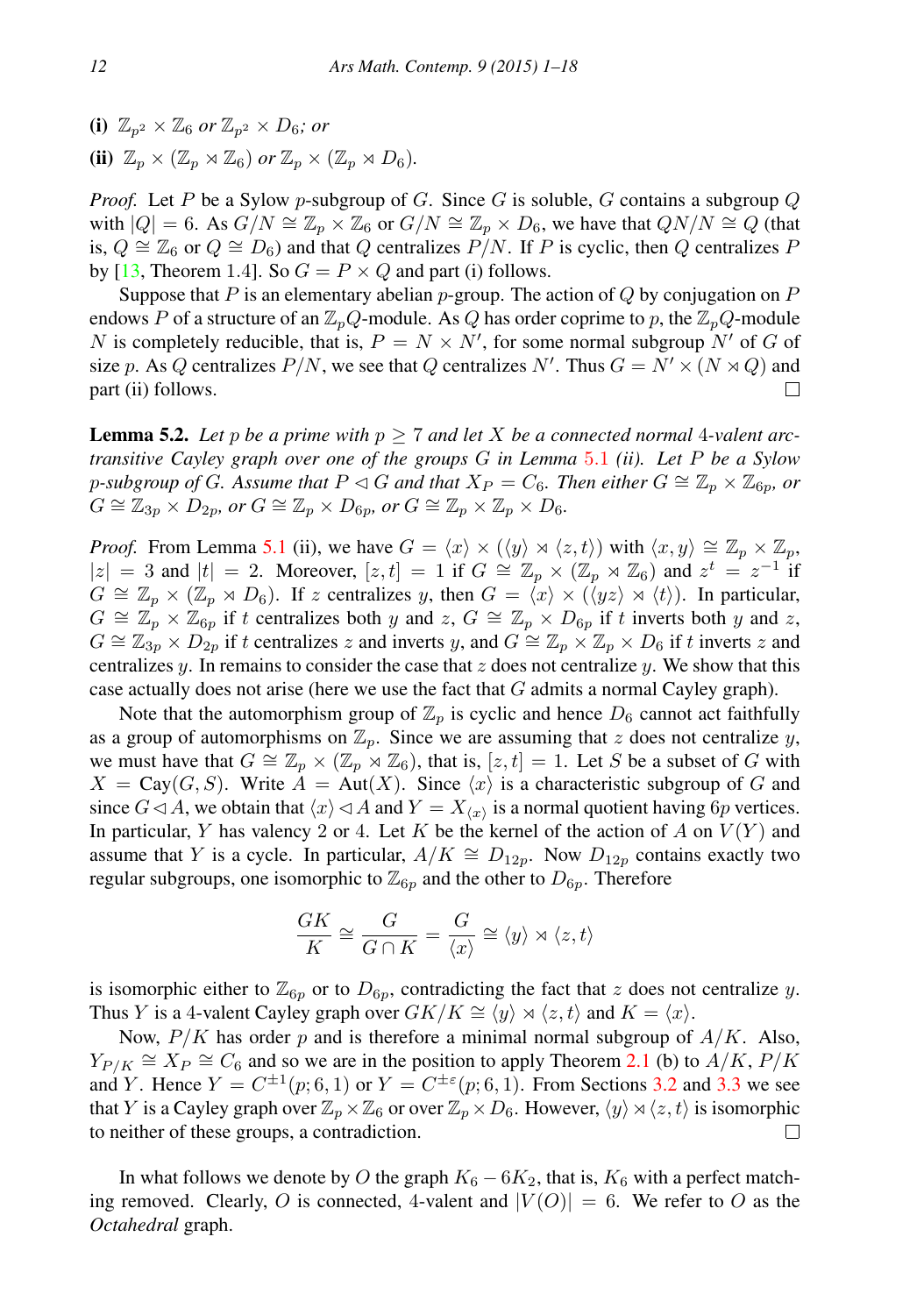*Proof of Theorem* [1](#page-1-0).1. We first consider the case that  $p \ge 11$ . Let B be a subgroup of Aut(X) acting regularly on  $A(X)$ , let  $B_v$  be the stabilizer in B of the vertex  $v \in V(X)$ and let P be a Sylow p-subgroup of B. We show that P is normal in B. Since  $|B| =$  $|A(X)| = 24p^2$ , Sylow's theorems show that the number of Sylow p-subgroups of B is equal to  $|B : \mathbf{N}_B(P)| = 1 + kp$ , for some  $k \ge 0$ . If  $k = 0$ , then P is normal in B and thus we may assume that  $k \ge 1$ . Now,  $1 + kp$  divides 24 and this is possible if and only if  $k = 1$  and  $p = 23$ , or  $k = 1$  and  $p = 11$ . Suppose that  $k = 1$  and  $p = 23$ . Now  $|B : \mathbf{N}_B(P)| = 24$ . So  $\mathbf{N}_B(P) = P$  and  $\mathbf{C}_B(P) = \mathbf{N}_B(P)$ . Therefore, by the Burnside's p-complement theorem [\[27,](#page-17-7) page 76], we see that B has a normal subgroup N of order 24. In particular,  $P$  acts by conjugation as a group of automorphisms on  $N$ . As a group of order 24 does not admit non-trivial automorphisms of order 23, we see that  $P$  centralizes B. Thus  $B \cong N \times P$  and P is normal in B. Finally, suppose that  $k = 1$  and  $p = 11$ . Now,  $|B : \mathbf{N}_B(P)| = 12$ . Consider the permutation group B induced by the action of B on the cosets of  $N_B(P)$ . Now,  $\bar{B}$  has degree 12 and has order divisible by 11 because (by hypothesis) P is not normal in B. Therefore  $\bar{B}$  is a 2-transitive group whose order divides  $24 \cdot 11^2$ . A quick inspection on the list of 2-transitive groups of degree 12 in magma shows that this is impossible. This final contradiction gives that  $P$  is normal in  $B$ .

As usual, we denote by  $X_P$  the normal quotient of X via P. The rest of the proof is a case-by-case analysis depending upon the structure of the normal quotient  $X<sub>P</sub>$ . At the end of the proof of each case we use the symbol  $\blacksquare$  to mean that the theorem is proved in the case under consideration.

As  $|B_v| = 4$ , we have  $B_v \cap P = 1$  and P acts semiregularly on  $V(X)$ . Thus the orbits of P on  $V(X)$  have size  $p^2$  and  $|V(X_P)| = 6$ . In particular,  $X_P$  is either the cycle  $C_6$  or the octahedral graph O (depending on whether  $X_P$  has valency 2 or 4).

CASE A: 
$$
X_P = O
$$
.

Fix v a vertex of X and let K be the kernel of the action of B on  $V(X_P)$ . As  $X_P$  has valency 4, we obtain  $|B/K| = 24$  and  $K = P$ . Now, the automorphism group W of O is isomorphic to the wreath product  $\mathbb{Z}_2 \wr Sym(3)$ , which has order 48. Therefore  $B/P$  is isomorphic to a subgroup of index 2 in W. Labelling the vertices of O as  $\{1, 2, 3, 4, 5, 6\}$ (so that  $\{\{1, 2\}, \{3, 4\}, \{5, 6\}\}\$  is the system of imprimitivity for W), we may assume that

$$
W = \langle (1,2), (3,4), (5,6), (1,3)(2,4), (1,5)(2,6) \rangle.
$$

The group  $W$  has exactly three subgroups of index 2. Namely,

$$
W_1 = \langle (1,2)(3,4), (1,2)(5,6), (1,3)(2,4), (1,5)(2,6) \rangle,
$$
  
\n
$$
W_2 = \langle (1,2), (3,4), (5,6), (1,3,5)(2,4,6) \rangle,
$$
  
\n
$$
W_3 = \langle (1,2)(3,4), (1,2)(5,6), (1,3,5)(2,4,6), (1,2)(3,6)(4,5) \rangle.
$$

The group  $B/P$  acts by conjugation as a group of automorphisms on P. So, if  $B/P \cong W_i$ , then  $W_i$  admits an action as a group of automorphisms on P. Assume that  $B/P$  acts faithfully on P, that is,  $C_B(P) = P$ . In particular,  $W_i$  admits a faithful irreducible action on P. Suppose that P is cyclic. Then  $Aut(P)$  is cyclic and so  $B/P$  is cyclic. However,  $W_1, W_2$  and  $W_3$  are not cyclic, a contradiction. Thus P is an elementary abelian p-group and Aut(P)  $\cong$  GL<sub>2</sub>(p) (the group of 2 × 2 invertible matrices). It is clear that the group  $SL_2(p)$  has index 2 in  $GL_2(p)$  and that  $SL_2(p)$  contains a unique element of order 2. This shows that  $W_i$  has a normal subgroup T with  $W_i/T$  cyclic and with T containing at most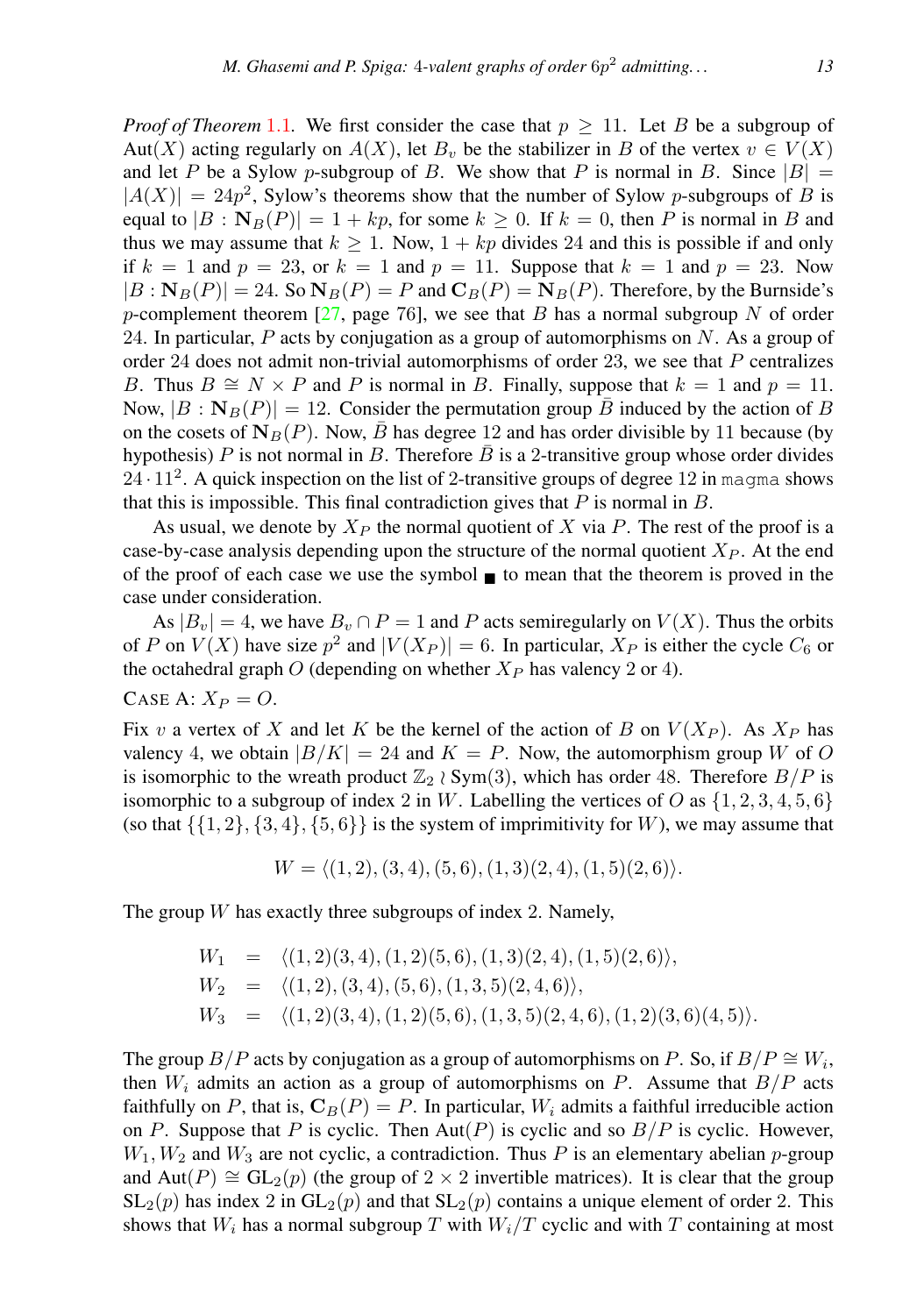one involution. A direct inspection on  $W_1, W_2$  and  $W_3$  shows that such a normal subgroup T does not exist. Therefore  $B/P$  does not act faithfully on P and  $\mathbf{C}_B(P) > P$ .

Another direct inspection on  $W_1, W_2$  and  $W_3$  shows that  $W_1$  and  $W_3$  contain a unique minimal normal subgroup (namely,  $\langle (1, 2)(3, 4), (1, 2)(5, 6) \rangle$ , which has order 4) and  $W_2$ contains exactly two minimal normal subgroups  $(\langle (1, 2)(3, 4)(5, 6) \rangle$  having size 2 and  $\langle (1, 2)(3, 4), (1, 2)(5, 6) \rangle$  having size 4). Therefore,  $C_B(P)$  contains a minimal normal subgroup Q with  $|Q| = 2$  or  $|Q| = 4$ . Suppose that  $|Q| = 2$  (and so  $B/P \cong W_2$ ). Now,  $W_2/\langle (1, 2)(3, 4)(5, 6) \rangle \cong$  Alt(4) the alternating group on 4 letters. Arguing as in the previous paragraph, we see that Alt(4) cannot act faithfully on P. Therefore  $|C_B(P): P| \geq 4$ and  $\mathbf{C}_B(P)$  contains a minimal normal subgroup R with  $|R| = 4$ . So, replacing Q by R if necessary, we may assume that  $|Q| = 4$ .

Since Q is characteristic in  $C_B(P)$ , we get that Q is normal in B. As 4 does not divide  $|V(X)|$ , we get that  $|Q_v| = 2$  and the Q-orbits have size 2. So, the quotient graph  $X_O$  is a cycle of length  $3p^2$ . Now from Theorem [2.1](#page-2-1) (*a*), we obtain  $X = C(2, 3p^2, 1)$  and X is as in Theorem [1.1](#page-1-0) (i).  $\blacksquare$ 

For the remainder of the proof we may assume that  $X_P = C_6$ .

CASE B:  $P$  is a minimal normal subgroup of  $B$ .

Fix v a vertex of X and let K be the kernel of the action of B on  $V(X_P)$ . As  $|B| = 24p^2$ and as  $X_P$  has valency 2, we have  $B/K \cong D_{12}$  and  $|K_v| = 2$ . So, we see that The-orem [2.2](#page-3-2) (b) applies (with  $s = 2$ ), and X is isomorphic to  $C^{\pm 1}(p; 6, 2)$  or to one of the graphs defined in [\[12,](#page-16-19) Lemmas 8.4 and 8.7]. From Sections [3.2,](#page-3-1) [3.4](#page-4-1) and [3.5,](#page-5-0) Theo-rem [1.1](#page-1-0) (i) holds.  $\blacksquare$ 

For the remainder of the proof we may assume that  $B$  has a minimal normal subgroup N with  $N \le P$  and  $|N| = p$ . Now by Theorem [2.3](#page-3-3) the normal quotient  $X_N$  is either  $C_{6p}$ or a 4-valent graph.

#### CASE C:  $X_N = C_{6p}$ .

Let K be the kernel of the action of B on  $V(X_N)$ . As  $|B| = 24p^2$  and  $X_N$  is 2-valent, we have  $B/K \cong D_{12p}$  and  $|K_v| = 2$ . So, we are in the position to apply Theorem [2.1](#page-2-1) (b) (with  $s = 1$ ) and thus X is isomorphic to either  $C^{\pm 1}(p; 6p, 1)$  or to  $C^{\pm \varepsilon}(p; 6p, 1)$ . From Sections [4.1](#page-6-1) and [4.2,](#page-7-1) we get that in the first case Theorem [1.1](#page-1-0) part (ii) (a) holds and in the second case Theorem [1.1](#page-1-0) part (ii) (b) holds.  $\blacksquare$ 

For the remainder of the proof we may assume that  $X_N$  is a 4-valent graph. So, X is a regular cover of  $X_N$ . Denote by K the kernel of the action of B on  $V(X_P)$  and recall that  $|K| = 2p^2$  because  $X_P = C_6$ . Also, note that the normal quotient  $(X_N)_{P/N}$  is isomorphic to  $X_P$ . Now  $P/N$  is a minimal normal subgroup of  $B/N$  with orbits of size p. The kernel of the action of  $B/N$  on  $X_P$  is  $K/N$  and  $|K_vP/P| = 2$ . Therefore Theorem [2.1](#page-2-1) (b) applies (with  $s = 1$  and with B replaced by  $B/N$ ), and so  $X_N = C^{\pm 1}(p; 6, 1)$  or  $X_N =$  $C^{\pm\epsilon}(p;6,1)$ . From Sections [3.2](#page-3-1) and [3.3,](#page-4-2) we see that  $C^{\pm1}(p;6,1)$  is a normal Cayley graph over  $\mathbb{Z}_p \times \mathbb{Z}_6$  and that  $C^{\pm \varepsilon}(p;6,1)$  is a normal Cayley graph over  $\mathbb{Z}_p \times D_6$ .

Let  $G/N$  be the normal subgroup of  $B/N$  acting regularly on  $V(X_N)$ , with  $G/N \cong$  $\mathbb{Z}_p \times \mathbb{Z}_6$  or with  $G/N \cong \mathbb{Z}_p \times D_6$ . Clearly, G acts regularly on  $V(X)$  and thus X is a normal Cayley graph over  $G$ . From Lemma [5.1,](#page-10-2) we see that  $G$  is isomorphic either to  $\mathbb{Z}_{p^2}\times \mathbb{Z}_6$ , or  $\mathbb{Z}_{p^2}\times D_6$ , or  $\mathbb{Z}_p\times (\mathbb{Z}_p\rtimes \mathbb{Z}_6)$ , or  $\mathbb{Z}_p\times (\mathbb{Z}_p\rtimes D_6)$ .

If G is isomorphic to  $\mathbb{Z}_p\times(\mathbb{Z}_p\rtimes\mathbb{Z}_6)$ , or  $\mathbb{Z}_p\times(\mathbb{Z}_p\rtimes D_6)$ , then from Lemma [5.2](#page-11-0) G is isomorphic to  $\mathbb{Z}_p \times \mathbb{Z}_{6p}$ , or  $\mathbb{Z}_p \times D_{6p}$ , or  $\mathbb{Z}_p \times \mathbb{Z}_p \times D_6$ , or  $\mathbb{Z}_{3p} \times D_{2p}$ . Now the proof follows from Sections [4.1,](#page-6-1) [4.2,](#page-7-1) [4.3](#page-8-0) and [4.4.](#page-9-0)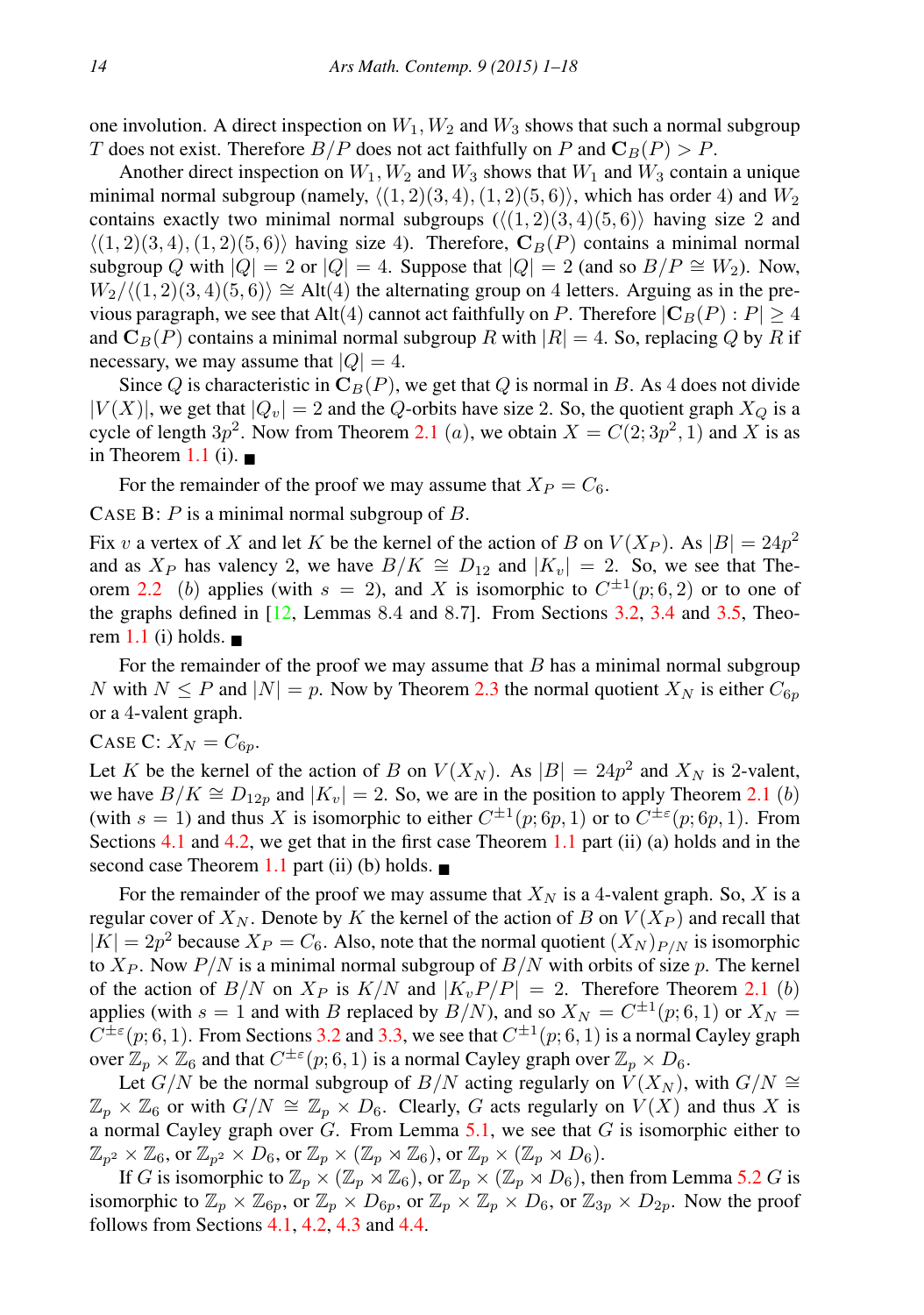If G is isomorphic either to  $\mathbb{Z}_{n^2} \times \mathbb{Z}_6$  or  $\mathbb{Z}_{n^2} \times D_6$ , then the proof follows from Sections [4.5](#page-10-3) and [4.6.](#page-10-1)

It remains to consider the case that  $p \le 7$ . When  $p = 7$ , we see from [\[18,](#page-16-17) [19\]](#page-16-5) that there are seven 4-valent arc-transitive graphs on  $6p^2$  vertices. A computer computation shows that six of these graphs are isomorphic to one of the graphs defined in Theorem  $1.1$  (i) and (ii), and the seventh does not admit a group of automorphisms acting regularly on arcs. When  $p = 5$ , we see from [\[18,](#page-16-17) [19\]](#page-16-5) that there are ten 4-valent arc-transitive graphs on  $6p<sup>2</sup>$  vertices and they all admit a group of automorphisms acting regularly on arcs. It is a computer computation checking that eight of these graphs are isomorphic to one of the graphs defined in Theorem [1.1](#page-1-0) (i) and (ii), and the remaining two are given in Section [6.](#page-14-0) When  $p = 3$ , we see from [\[18,](#page-16-17) [19\]](#page-16-5) that there are five 4-valent arc-transitive graphs on  $6p<sup>2</sup>$  vertices and they all admit a group of automorphisms acting regularly on arcs. It is a computer computation checking that three of these graphs are isomorphic to one of the graphs defined in Theorem  $1.1$  (i) and (ii), and the remaining two are given in Section [6.](#page-14-0) When  $p = 2$ , the result follows again with a straightforward computation.  $\Box$ 

*Proof of Corollary* [1](#page-1-1).2. Observe that from Sections [3.1,](#page-3-4) [3.2](#page-3-1) and [4.3](#page-8-0) the graphs  $C(2; 3p^2, 1)$ ,  $C^{\pm 1}(p; 6, 2)$  and the graphs in Theorem [1.1](#page-1-0) (ii) (e) are not one-regular. Now the result follows immediately from Theorem [1.1.](#page-1-0)  $\Box$ 

# <span id="page-14-0"></span>6 Description of the graphs in Theorem [1.1](#page-1-0) part (iii) and Corollary [1.2](#page-1-1) (iii)

New now describe the exceptional graphs in Theorem [1.1](#page-1-0) (iii) and Corollary [1.2](#page-1-1) (iii). CASE  $p = 2$ .

- (i)  $X = \text{Cay}(\langle x \rangle, \{x, x^{-1}, x^5, x^{-5}\})$  where  $\langle x \rangle$  is a cyclic group of order 24. Now, X is a normal one-regular Cayley graph.
- (ii)  $X = \text{Cay}(\langle x \rangle, \{x, x^{-1}, x^7, x^{-7}\})$  where  $\langle x \rangle$  is a cyclic group of order 24. Now, X is a normal one-regular Cayley graph.
- (iii)  $X = \text{Cay}(SL(2, 3), S)$  and with connection set

$$
S = \left\{ \left( \begin{array}{cc} 1 & 1 \\ 0 & 1 \end{array} \right), \left( \begin{array}{cc} 1 & -1 \\ 0 & 1 \end{array} \right), \left( \begin{array}{cc} 1 & 0 \\ 1 & 1 \end{array} \right), \left( \begin{array}{cc} 1 & 0 \\ -1 & 1 \end{array} \right) \right\}.
$$

Now, X is a normal one-regular Cayley graph.

(iv)  $X = \text{Cay}(SL(2, 3), S)$  and with connection set

$$
S = \left\{ \left( \begin{array}{rr} -1 & 1 \\ 0 & -1 \end{array} \right), \left( \begin{array}{rr} -1 & -1 \\ 0 & -1 \end{array} \right), \left( \begin{array}{rr} -1 & 0 \\ 1 & -1 \end{array} \right), \left( \begin{array}{rr} -1 & 0 \\ -1 & -1 \end{array} \right) \right\}.
$$

Now, X is a normal one-regular Cayley graph.

(v)  $X = Cay(G, S)$  with  $G = \langle (1, 2, 3), (1, 2), (4, 5, 6, 7) \rangle \cong D_6 \times \mathbb{Z}_4$  and  $S = \{(1,3)(4,6)(5,7), (1,2,3)(4,5,6,7), (2,3)(4,6)(5,7), (1,3,2)(4,7,6,5)\}.$ Now, X is neither a normal Cayley graph nor one-regular.

CASE  $p = 3$ .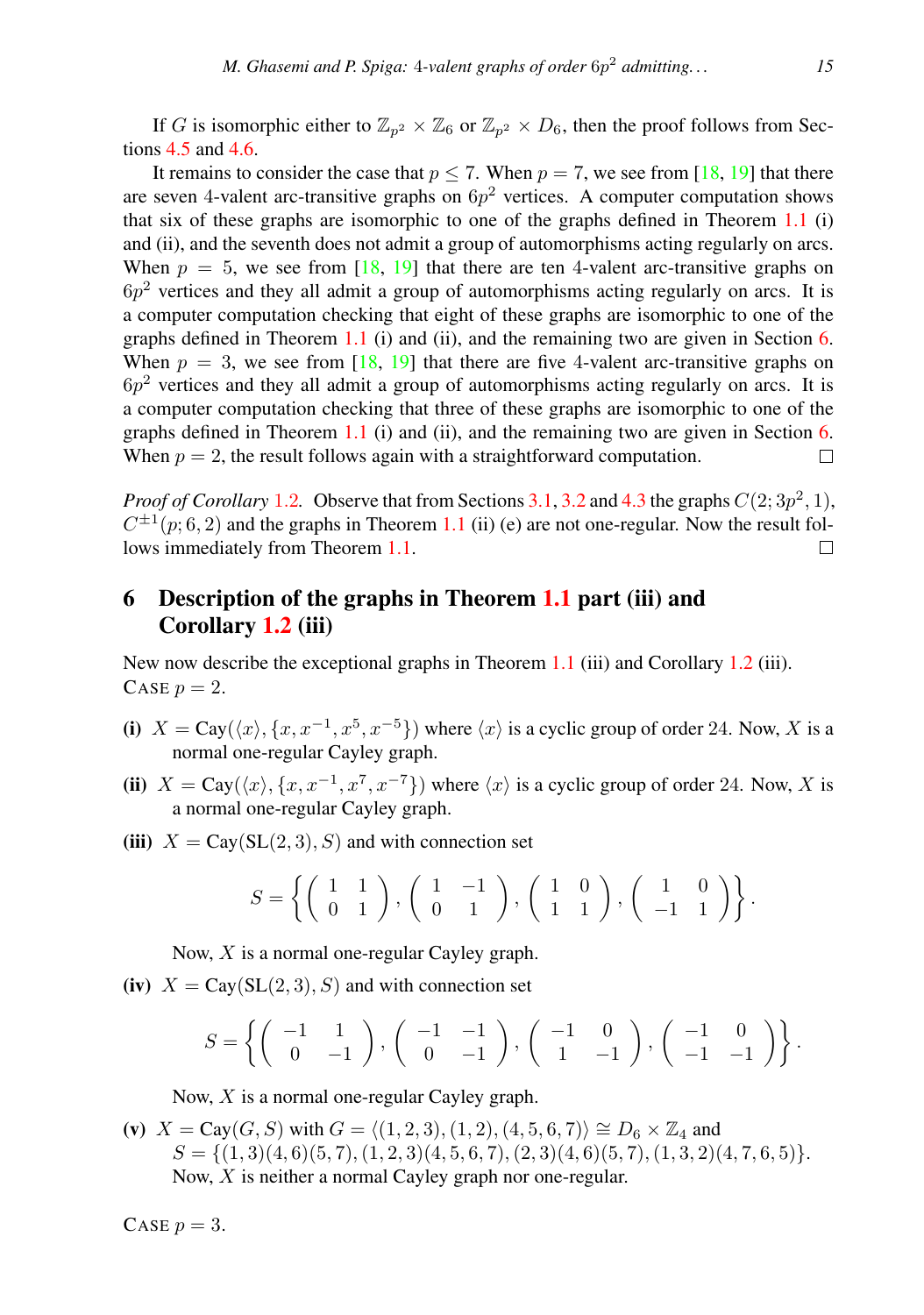(i) X is the Cayley graph Cay( $G, S$ ), where G is the subgroup of GL(3,3) generated by

$$
\left(\begin{array}{rrr} -1 & 0 & 0 \\ 0 & 1 & 0 \\ 0 & 0 & 1 \end{array}\right), \left(\begin{array}{rrr} 1 & 1 & 0 \\ 0 & 1 & 0 \\ 0 & 0 & 1 \end{array}\right), \left(\begin{array}{rrr} 1 & 0 & 0 \\ 0 & 1 & 1 \\ 0 & 0 & 1 \end{array}\right)
$$

and with connection set

$$
\left\{ \left( \begin{array}{rrr} -1 & -1 & -1 \\ 0 & 1 & -1 \\ 0 & 0 & 1 \end{array} \right), \left( \begin{array}{rrr} -1 & -1 & 1 \\ 0 & 1 & 1 \\ 0 & 0 & 1 \end{array} \right) \right\}
$$

$$
\left( \begin{array}{rrr} -1 & 1 & 1 \\ 0 & 1 & -1 \\ 0 & 0 & 1 \end{array} \right), \left( \begin{array}{rrr} -1 & 1 & -1 \\ 0 & 1 & 1 \\ 0 & 0 & 1 \end{array} \right) \right\}.
$$

Now, it is a computation to verify that  $X$  is not one-regular.

(ii) X is the Cayley graph Cay( $G, S$ ), where G is the subgroup of  $GL(3, 3)$  generated by

$$
\left(\begin{array}{rrr} -1 & 0 & 0 \\ 0 & 1 & 0 \\ 0 & 0 & 1 \end{array}\right), \left(\begin{array}{rrr} 1 & 1 & 0 \\ 0 & 1 & 0 \\ 0 & 0 & 1 \end{array}\right), \left(\begin{array}{rrr} 1 & 0 & 0 \\ 0 & 1 & 1 \\ 0 & 0 & 1 \end{array}\right)
$$

and with connection set

$$
\left\{ \left( \begin{array}{rrr} -1 & 0 & 0 \\ 0 & 1 & 0 \\ 0 & 0 & 1 \end{array} \right), \left( \begin{array}{rrr} -1 & 1 & 0 \\ 0 & 1 & 0 \\ 0 & 0 & 1 \end{array} \right), \right\}
$$

$$
\left( \begin{array}{rrr} -1 & -1 & -1 \\ 0 & 1 & 1 \\ 0 & 0 & 1 \end{array} \right), \left( \begin{array}{rrr} -1 & -1 & 0 \\ 0 & 1 & -1 \\ 0 & 0 & 1 \end{array} \right) \right\}.
$$

Now, it is a computation to verify that  $X$  is one-regular.

CASE  $p = 5$ .

(i) X is the coset graph  $Cos(G, H, g)$  where

 $G = \langle (1, 2, 3, 4, 5), (2, 5)(3, 4), (6, 7, 8, 9, 10), (8, 9, 10)\rangle \cong D_5 \times Alt(5),$ 

 $H = \langle (1, 5)(2, 4)(6, 9)(8, 10), (6, 10)(8, 9) \rangle$  and  $g = (1, 3)(4, 5)(6, 10)(7, 8)$ . Now,  $|\text{Aut}(X)| = 1200$  and hence X is not one-regular.

(ii) X is the coset graph  $Cos(G, H, g)$  where

$$
G = \langle (1, 2, 3, 4, 5), (2, 5)(3, 4), (6, 7, 8, 9, 10), (8, 9, 10) \rangle \cong D_5 \times Alt(5),
$$

 $H = \langle (1, 5)(2, 4)(7, 10)(8, 9), (7, 9)(8, 10) \rangle$  and  $g = (1, 2)(3, 5)(6, 7)(8, 9)$ . Now,  $|\text{Aut}(X)| = 600$  and hence X is one-regular.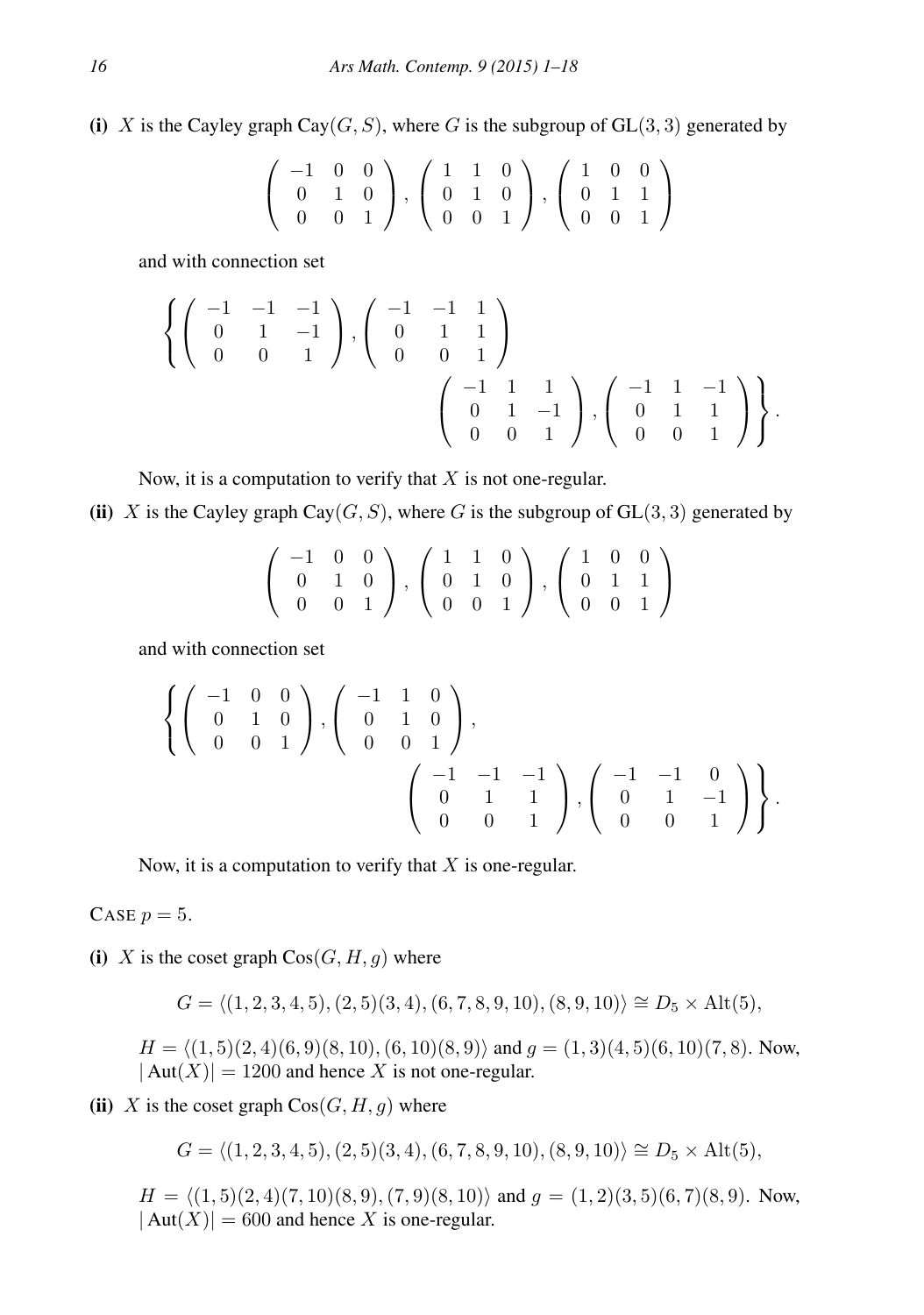# **References**

- <span id="page-16-9"></span>[1] K. Berčič and M. Ghasemi, Tetravalent arc-transitive graphs of order twice a product of two primes, *Discrete Math.* 312 (2012), 3643–3648.
- <span id="page-16-10"></span>[2] C. Y. Chao, On the classification of symmetric graphs with a prime number of vertices, *Trans. Amer. Math. Soc.* 158 (1971), 247–256.
- <span id="page-16-13"></span>[3] Y. Cheng and J. Oxley, On weakly symmetric graphs of order twice a prime, *J. Combin. Theory B* 42 (1987), 196–211.
- <span id="page-16-16"></span>[4] Y.-Q. Feng, K. Kutnar, D. Marušič and C. Zhang, Tetravalent graphs of order  $4p^2$ , accepted to *Filomat*.
- <span id="page-16-1"></span>[5] Y.-Q. Feng and J. H. Kwak, Classifying cubic symmetric graphs of order 10p or 10p 2 , *Science in China* A 49 (2006), 300–319.
- <span id="page-16-2"></span>[6] Y.-Q. Feng and J. H. Kwak, Cubic symmetric graphs of order twice an odd prime power, *J. Austral. Math. Soc.* 81 (2006), 153–164.
- <span id="page-16-3"></span>[7] Y.-Q. Feng and J. H. Kwak, Cubic symmetric graphs of order a small number times a prime or a prime square, *J. Combin. Theory B* 97 (2007), 627–646.
- <span id="page-16-4"></span>[8] Y.-Q. Feng, J. H. Kwak and K. S. Wang, Classifying cubic symmetric graphs of order 8p or 8p 2 , *European J. Combin.* 26 (2005), 1033–1052.
- <span id="page-16-8"></span>[9] Y.-Q. Feng and Y-T. Li, One-regular graphs of square-free order of prime valency, *European J. Combin.* 32 (2011), 265–275.
- <span id="page-16-0"></span>[10] R. Frucht, A one-regular graph of degree three, *Canad. J. Math.* 4 (1952), 240–247.
- <span id="page-16-20"></span>[11] A. Gardiner and C. E. Praeger, On 4-valent symmetric graphs, European. J. Combin. 15 (1994) 375–381.
- <span id="page-16-19"></span>[12] A. Gardiner and C. E. Praeger, A characterization of certain families of 4-valent symmetric graphs, *European. J. Combin.* 15 (1994), 383–397.
- <span id="page-16-22"></span>[13] D. Gorenstein, *Finite groups*, Chelsea Publishing Company, New York, 1980.
- <span id="page-16-7"></span>[14] J. H. Kwak, Y.S. Kwon and J. M. Oh, Infinitely many one-regular Cayley graphs on dihedral groups of any prescribed valency, *J. Combin. Theory B.* 98 (2008), 585–598.
- <span id="page-16-11"></span>[15] J. H. Kwak and J. M. Oh, One-regular normal Cayley graphs on dihedral groups of valency 4 or 6 with cyclic vertex stabilizer, *Acta Math. Sinica. English. Ser.* 22 (2006), 1305–1320.
- <span id="page-16-12"></span>[16] D. Marušič, A family of one-regular graphs of valency 4, *European J. Combin.* **18** (1997), 59–64.
- <span id="page-16-6"></span>[17] D. Marušič and T. Pisanski, Symmetries of hexagonal graphs on the torus, *Croat. Chemica Acta* 73 (2000), 969–981.
- <span id="page-16-17"></span>[18] P. Potočnik, P. Spiga and G. Verret, [http://www.matapp.unimib.it/ spiga/](http://www.matapp.unimib.it/~spiga/census.html)
- <span id="page-16-5"></span>[19] P. Potočnik, P. Spiga and G. Verret, Cubic vertex-transitive graphs on up to 1280 vertices, *Jour. Symb. Comp.* 50 (2013), 465–477.
- <span id="page-16-18"></span>[20] C. E. Praeger, Imprimitive symmetric graphs, *Ars Combin.* 19 A (1985), 149–163.
- <span id="page-16-14"></span>[21] C. E. Praeger, R. J. Wang and M. Y. Xu, Symmetric graphs of order a product of two distinct primes, *J. Combin. Theory B* 58 (1993), 299–318.
- <span id="page-16-15"></span>[22] C. E. Praeger and M. Y. Xu, Vertex-primitive graphs of order a product of two distinct primes, *J. Combin. Theory B* 59 (1993), 216–245.
- <span id="page-16-21"></span>[23] G. Sabidussi, Vertex-transitive graphs, *Monatshefte Math.* 68 (1961), 426–438.